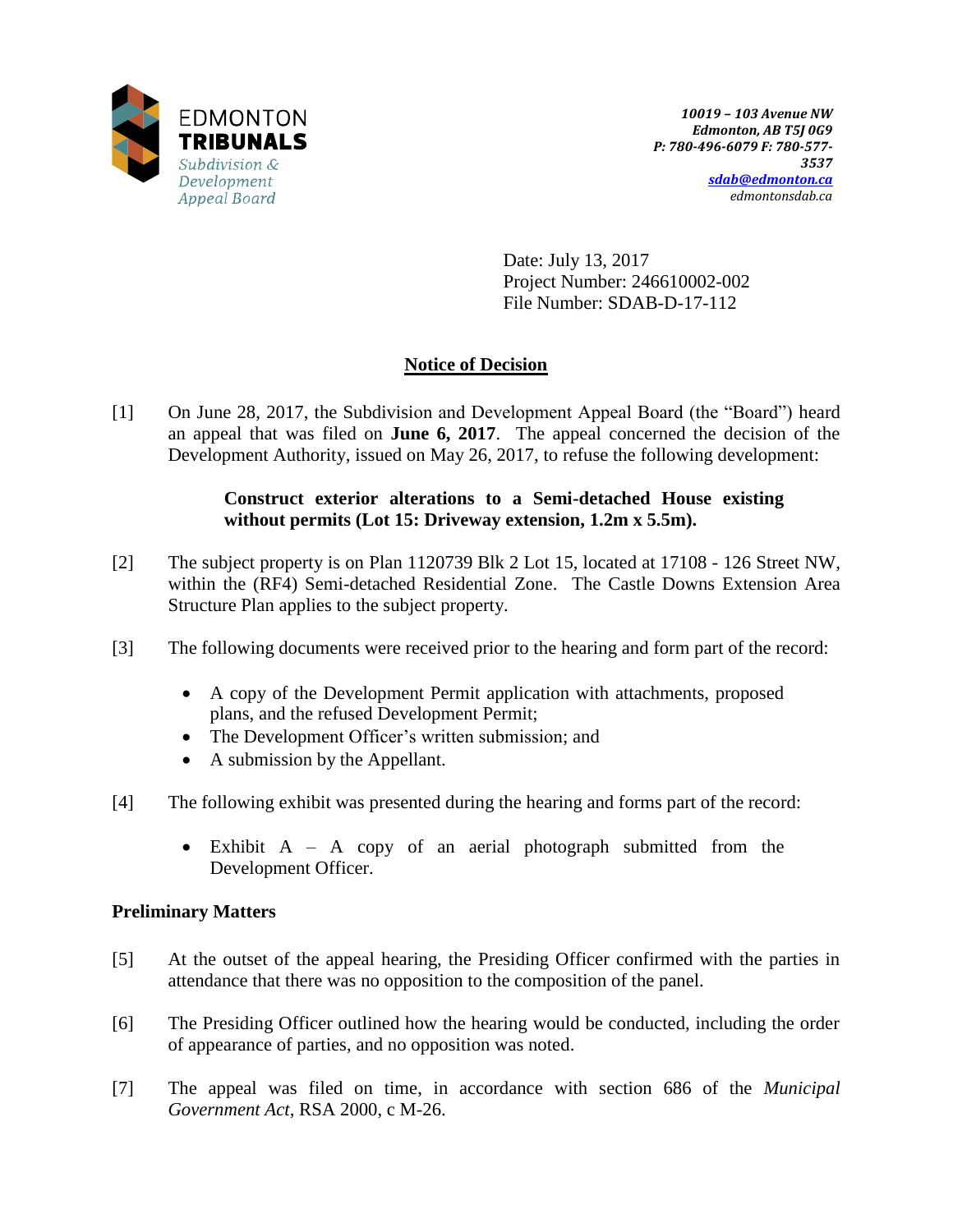### **Summary of Hearing**

- *i) Position of the Appellant, Mr. A. Nizamov, who was accompanied by his Realtor, Ms. N. Pronchuk*
- [8] Mr. Nizamov extended the driveway for the convenience of his family. They needed a sidewalk. It is not an extension of the driveway. It was put in to allow a hard surface sidewalk because previously this area was dirt. The change made it more accessible and comfortable.
- [9] Parking on the road is difficult as the front property line is curved.
- [10] They were not aware that a development permit was required for the extension. In their opinion, vehicle street parking is dangerous for children playing outside.
- [11] They submitted photographs showing other similar extended driveways in the neighbourhood.
- [12] Ms. Pronchuk and Mr. Nizamov provided the following information in response to questions from the Board:
	- a. The extension is mainly used for the convenience of a walkway and not for additional parking. The extra width facilitates foot traffic from the vehicle parked on the driveway to the front entrance of the residence.
	- b. They are not opposed to the conditions suggested by the Development Officer. They do oppose condition 5 if it requires physical barriers. Physical barriers will prevent people from walking over to the walkway and will impede shoveling of snow. They would agree to painting the walkway to identify the area where parking is not allowed.
	- c. When he submitted the application, there was no discussion with the City about whether the development was a walkway or a driveway extension.
	- d. Two vehicles are registered with the family. One vehicle is parked in the garage and one is parked on the driveway in front of the garage door. They are parked in tandem and they never park two vehicles side-by-side on the driveway.
	- e. They confirmed that the aerial photograph contained in the Development Officer's submission shows a vehicle belonging to the Appellant's brother parked on both the driveway and the additional portion which they use as a walkway.
	- f. They confirmed that the subject dwelling has been sold and the need for a compliance certificate prompted the application and appeal for the extension. The new owners would like the extension to remain as it is. They could not confirm if the new owners would park on the extension.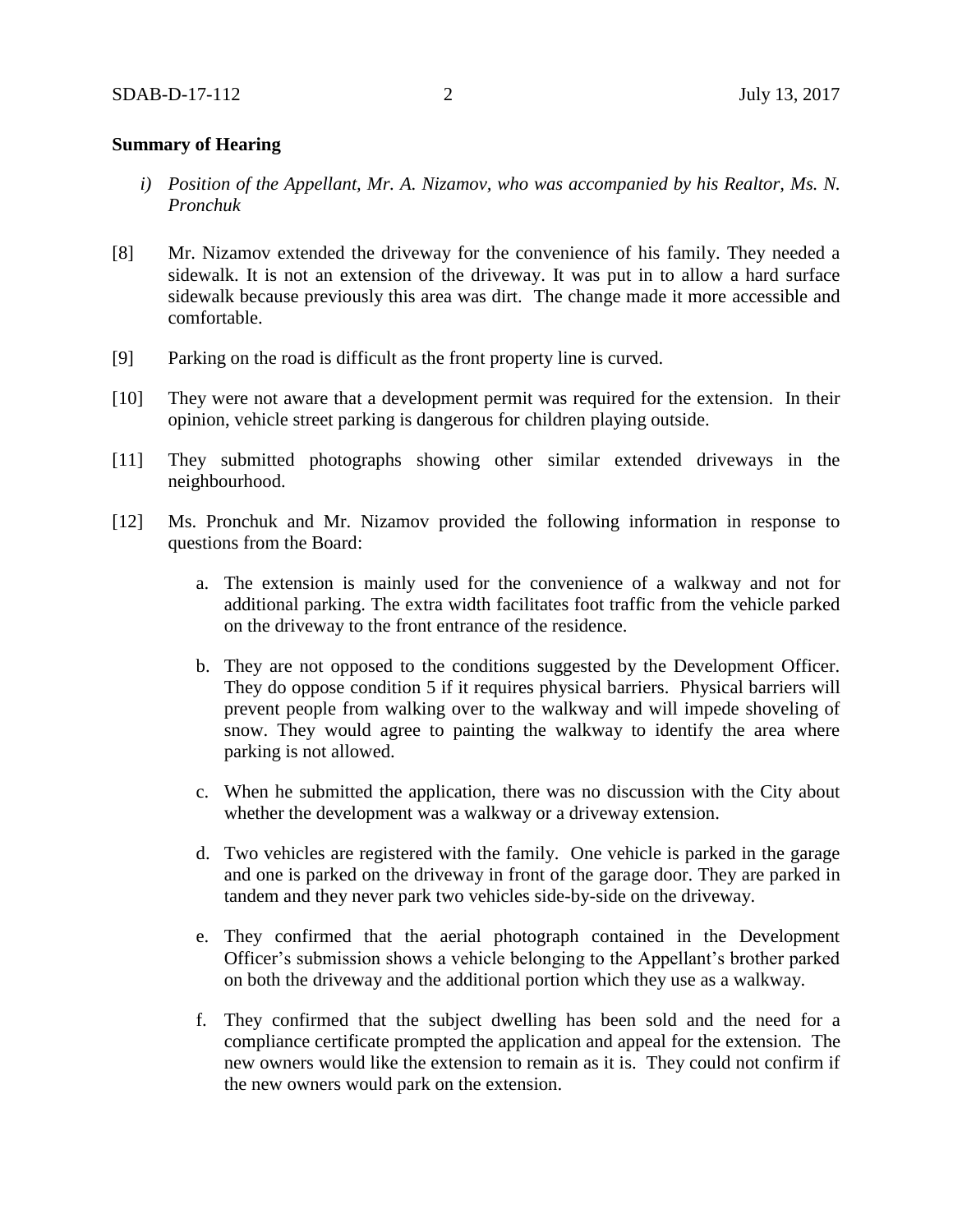- *ii) Position of the Development Officer, Ms. S. Watts*
- [13] Ms. Watts stated that the approved driveway design was for a single car garage and a single car driveway. It was never designed to allow parking of two vehicles.
- [14] The maximum allowed width of the driveway is the lesser of the width of the garage or 3.7 metres. With the extension, the hard surfaced area is 4.89 metres wide.
- [15] The *Edmonton Zoning Bylaw* was recently amended to accommodate for a wider driveway. However, a wider driveway is still required to lead to the garage. The extension does not lead directly to the garage.
- [16] There is no differentiation between the walkway and driveway portions. If the extension is approved as a sidewalk, Bylaw enforcement cannot control illegal parking on the extension. Adding bollards, a raised concrete curb, or a hedge would prevent illegal parking on the extension.
- [17] She submitted an aerial photograph showing two other driveway extensions in the immediate area. She noted that they do not have development permits and that the City would object to issuing development permits for them as well.
- [18] The amount of green space in the front yard is limited by the driveway extension and water run-off onto neighbouring properties should be considered.
- [19] With respect to questions from the Board, Ms. Watts provided the following:
	- a. She agreed that the subject extension could be used as a walkway. An extension could be considered a walkway if it leads to a door and it not be used for parking.
	- b. Each case must be considered on its own and this determination can be difficult when the walkway and driveway are connected.
	- c. However, in her view this extension was not necessary as the subject dwelling with a single front garage was designed for one vehicle on the driveway and allowed space for use by pedestrians.
	- d. The extension is not typical for this area which is characterized by single car garages and single car driveways.
	- e. She confirmed that the definition of driveway excludes walkways.
	- f. As shown in the submitted photographs, the extension has been used for parking.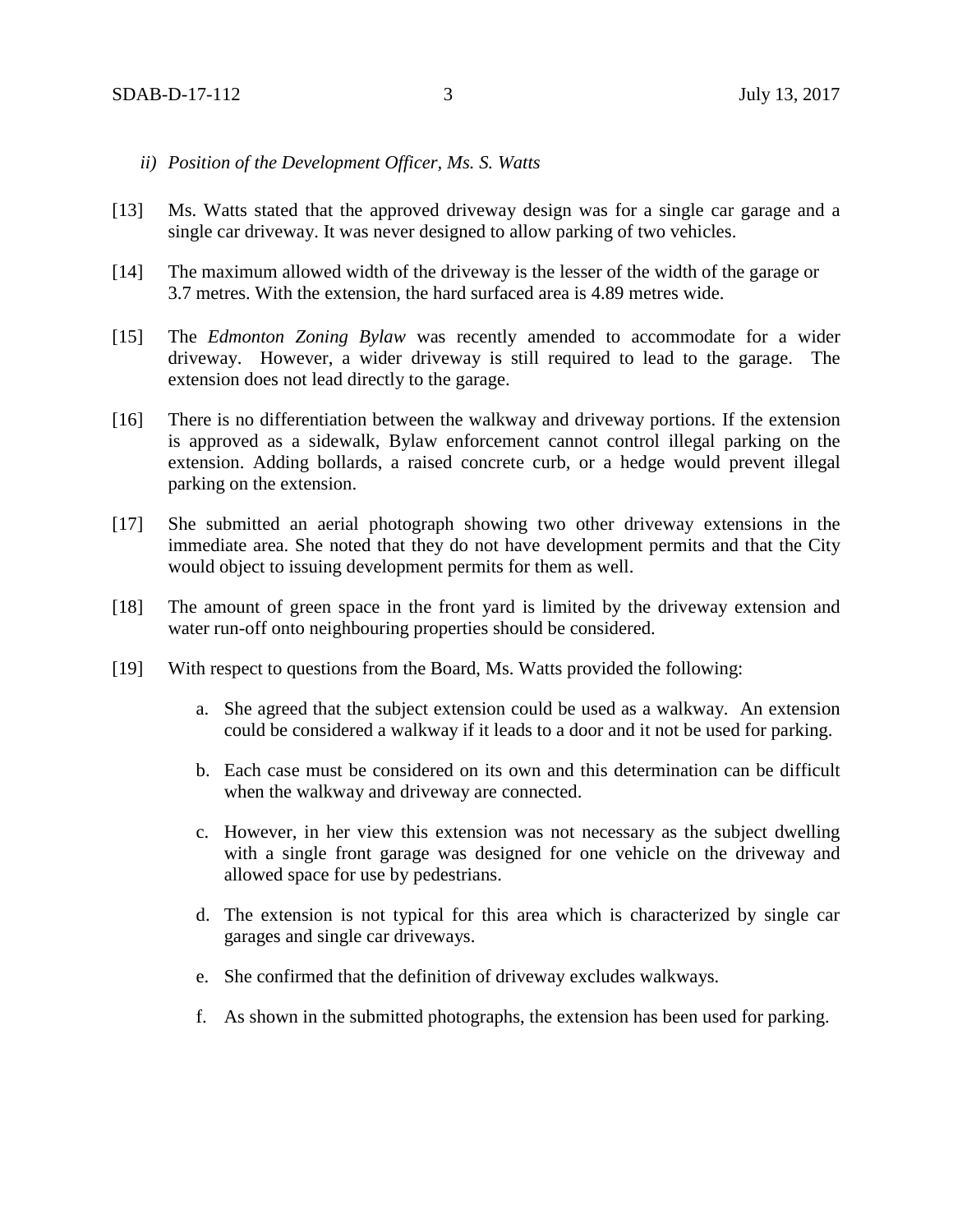*iii) Rebuttal of the Appellant, Mr. Nizamov and Ms. Pronchuk* 

- [20] They never park two vehicles side by side on the driveway and extension.
- [21] In their opinion, the extension is a walkway and not a driveway.
- [22] They acknowledge that the submitted picture shows that a vehicle was parked on the extension and a portion of the driveway and that their written materials may suggest that they wished to park two vehicles on the driveway. However that is not their intent.

#### **Decision**

- [23] The appeal is **ALLOWED** and the decision of the Development Authority is **REVOKED**. The development is **GRANTED** as a Walkway, subject to the following condition:
	- 1. Parking is not allowed on the walkway and parking on the extension is therefore illegal (reference section 6.1(119) and section 54 of the *Edmonton Zoning Bylaw*).

### **Reasons for Decision**

[24] Under section 6.1(29) of the *Edmonton Zoning Bylaw* (the *"Bylaw"*)*,* Driveway means:

an area that provides access for vehicles from a public or private roadway to a Garage or Parking Area and does not include a Walkway.

[25] A definition for Walkway was added to the *Bylaw*, April 27, 2017. Under section 6.1(119) of the *Bylaw*, Walkway means:

> Walkway means a path for pedestrian circulation that cannot be used for vehicular parking.

- [26] During the hearing evidence was submitted as to whether or not the subject extension constituted a Driveway or a Walkway.
- [27] The Board finds that the proposed development falls within the definition of Walkway for the following reasons:
	- 1. The proposed development is 1.2 metres in Width.
	- 2. The proposed development leads directly from the public sidewalk to the front entry of the subject Dwelling. It does not lead to the attached single Garage.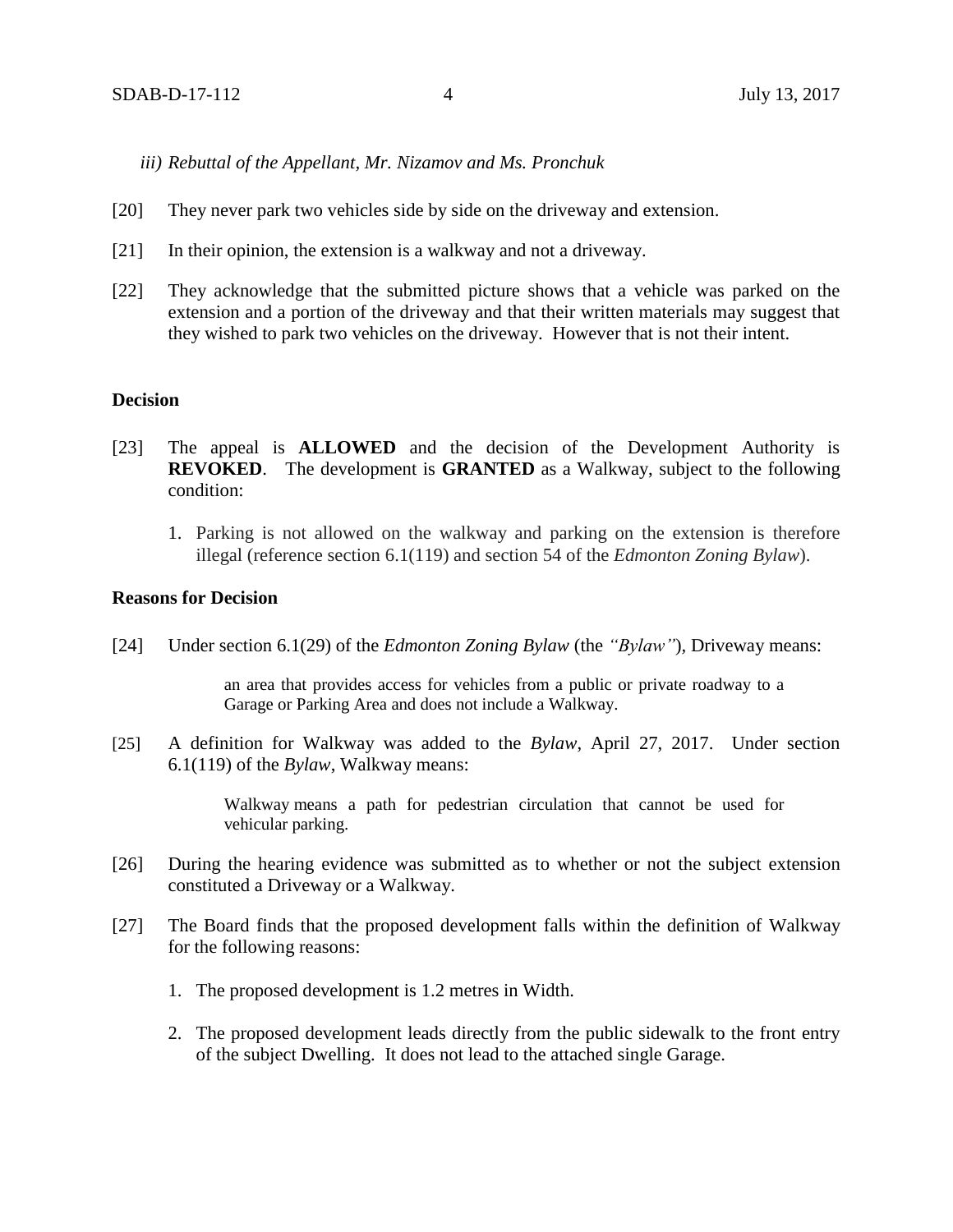- 3. Nothing in the *Bylaw* precludes the development of a Walkway which abuts a Driveway and the Development Officer agreed that the two developments may or may not be connected.
- 4. The proposed development abuts the existing single Driveway which was approved with a Width of 3.69 metres. The maximum Width of a single Driveway is the lessor of 4.3 metres or the Width of the Garage. The Driveway by definition does not include a Walkway.
- 5. The total Width of the Driveway and the proposed development is 4.89 metres. This is insufficient to meet the minimum Width required for two parking spaces. In other words, even with the extension, the total Width of continuous hard surfacing in the Front Yard does not allow for two legal side-by-side parking spaces, nor is it typical of the Width of a double Driveway for a double Garage (which under the regulations is the lesser of the Width of the double Garage or 7.4 metres).
- [28] The Board received mixed evidence about the past use of the proposed development. In particular, evidence was submitted of illegal parking on the extension (in the form of a photograph), but evidence was also submitted that the area is for the use of pedestrians and that the intent is to park only one vehicle in the Front Yard on the Driveway. In any event, the Appellant has in fact sold the Dwelling and could not confirm the new owner's intentions regarding future use of the extension.
- [29] The parties agreed that there were no complaints of illegal parking on the extension. The Appellant applied for a development permit for the Driveway extension to obtain a Compliance Certificate for a pending sale of the Dwelling.
- [30] Based on the totality of submitted evidence, the Board could neither confirm what the new property owners will use the extension for, nor assume that the proposed development would be used illegally going forward. In any event, the Board notes that future illegal use in contravention of an issued Development Permit is an enforcement matter and separate from this approval.
- [31] As a Walkway is an Accessory Use to a Permitted Use (Semi-detached House) in the (RF4) Semi-detached Residential Zone, the Board finds the proposed development is a *Class A Development* with no variances.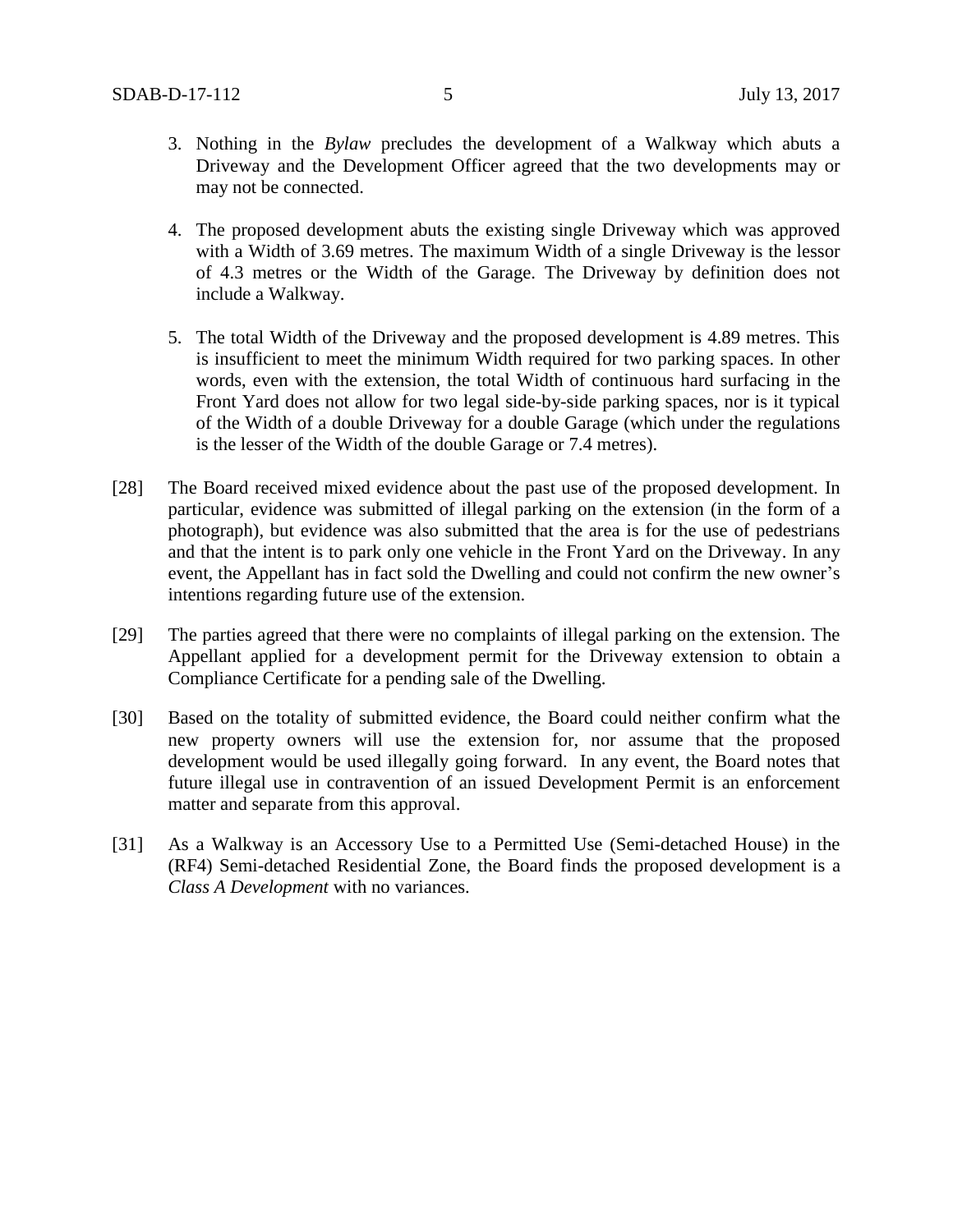[32] This decision in no way authorizes parking on the proposed development. The Board has added condition 1 as authorized per section 15.1 of the *Bylaw* to emphasize that parking is not contemplated, nor allowed, on the approved Walkway. Any parking on the Walkway would contravene the *Bylaw*, including section 6.1(119) and section 54.

> Ms. K. Cherniawsky, Presiding Officer Subdivision and Development Appeal Board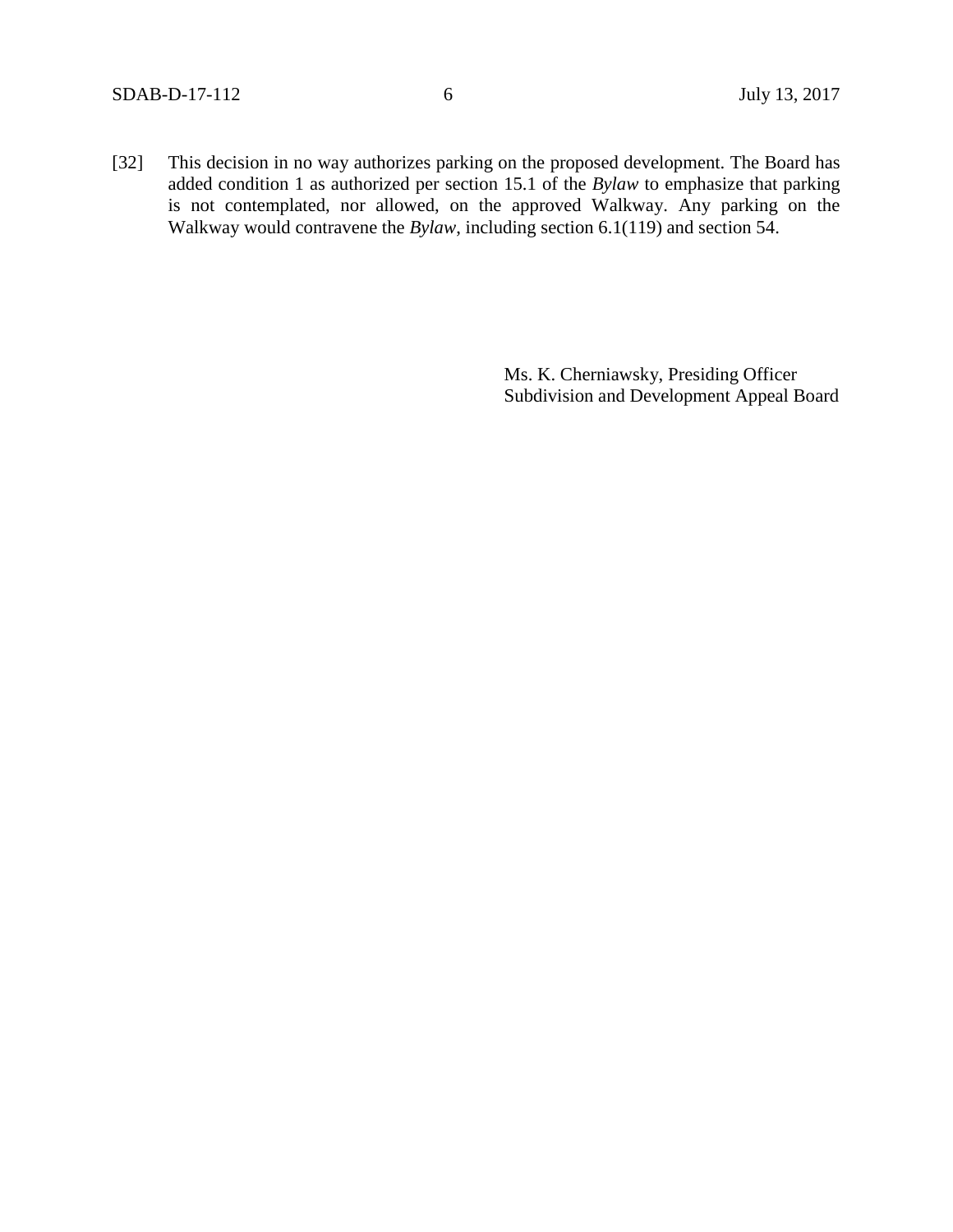## **Important Information for the Applicant/Appellant**

- 1. This is not a Building Permit. A Building Permit must be obtained separately from the Sustainable Development Department, located on the 2nd Floor, Edmonton Tower, 10111 – 104 Avenue NW, Edmonton, AB T5J 0J4.
- 2. Obtaining a Development Permit does not relieve you from complying with:
	- a) the requirements of the *Edmonton Zoning Bylaw*, insofar as those requirements have not been relaxed or varied by a decision of the Subdivision and Development Appeal Board,
	- b) the requirements of the *Alberta Safety Codes Act*,
	- c) the *Alberta Regulation 204/207 – Safety Codes Act – Permit Regulation*,
	- d) the requirements of any other appropriate federal, provincial or municipal legislation,
	- e) the conditions of any caveat, covenant, easement or other instrument affecting a building or land.
- 3. When an application for a Development Permit has been approved by the Subdivision and Development Appeal Board, it shall not be valid unless and until any conditions of approval, save those of a continuing nature, have been fulfilled.
- 4. A Development Permit will expire in accordance to the provisions of section 22 of the *Edmonton Zoning Bylaw, Bylaw 12800*, as amended.
- 5. This decision may be appealed to the Alberta Court of Appeal on a question of law or jurisdiction under section 688 of the *Municipal Government Act*, RSA 2000, c M-26. If the Subdivision and Development Appeal Board is served with notice of an application for leave to appeal its decision, such notice shall operate to suspend the Development Permit.
- 6. When a decision on a Development Permit application has been rendered by the Subdivision and Development Appeal Board, the enforcement of that decision is carried out by the Sustainable Development Department, located on the 2nd Floor, Edmonton Tower, 10111 – 104 Avenue NW, Edmonton, AB T5J 0J4.

*NOTE: The City of Edmonton does not conduct independent environmental checks of land within the City. If you are concerned about the stability of this property for any purpose, you should conduct your own tests and reviews. The City of Edmonton, when issuing a development permit, makes no representations and offers no warranties as to the suitability of the property for any purpose or as to the presence or absence of any environmental contaminants on the property.*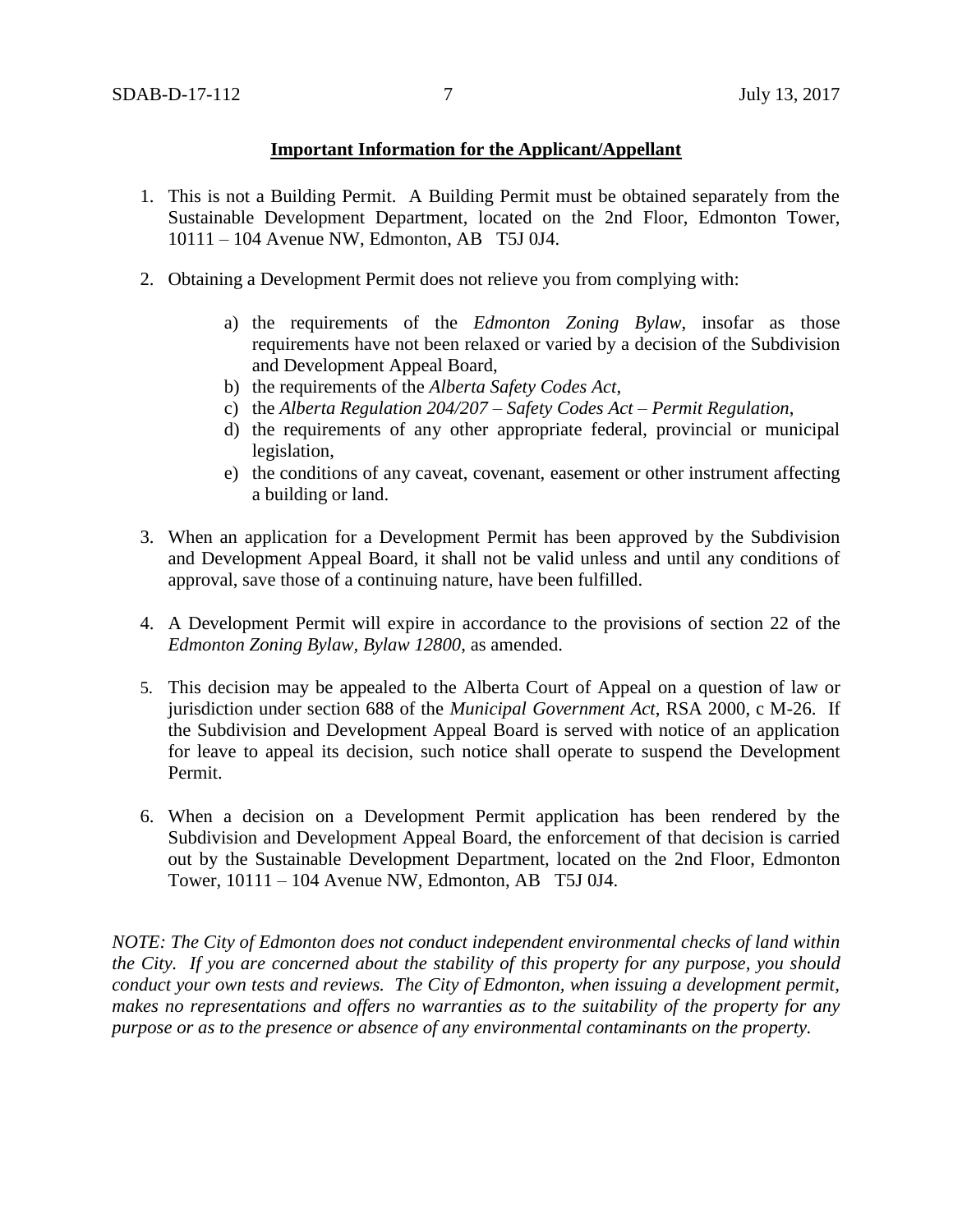

Date: July 13, 2017 Project Number: 221659085-008 File Number: SDAB-D-17-113

# **Notice of Decision**

[1] On June 28, 2017, the Subdivision and Development Appeal Board (the "Board") heard an appeal that was filed on **June 5, 2017**. The appeal concerned the decision of the Development Authority, issued on May 15, 2017, to approve the following development:

# **Install (1) Major Digital On-premises Freestanding Sign (two Digital panels 1.4m x 2.8m facing north / south) (A&W RESTAURANT).**

- [2] The subject property is on Plan 5109KS Lot B, located at 5035 Gateway Boulevard NW, within the (CHY) Highway Corridor Zone. The Major Commercial Corridors Overlay applies to the subject property.
- [3] The following documents were received prior to the hearing and form part of the record:
	- A copy of the Development Permit application with attachments, proposed plans, and the approved Development Permit;
	- The Development Officer's written submission; and
	- E-mails between the Appellant and the Respondent.

# **Preliminary Matters**

- [4] At the outset of the appeal hearing, the Presiding Officer indicated that an e-mail was received from the Respondent showing an e-mail conversation between the Appellant and the Respondent. The e-mail exchange outlined that the Respondent provided the Appellant information regarding the proposed Sign. The Appellant indicated in an e-mail that he no longer had an issue with the proposed Sign. Both parties indicated in the email exchange that they would not be attending the hearing.
- [5] The Board made their decision in their absence based on the e-mails received.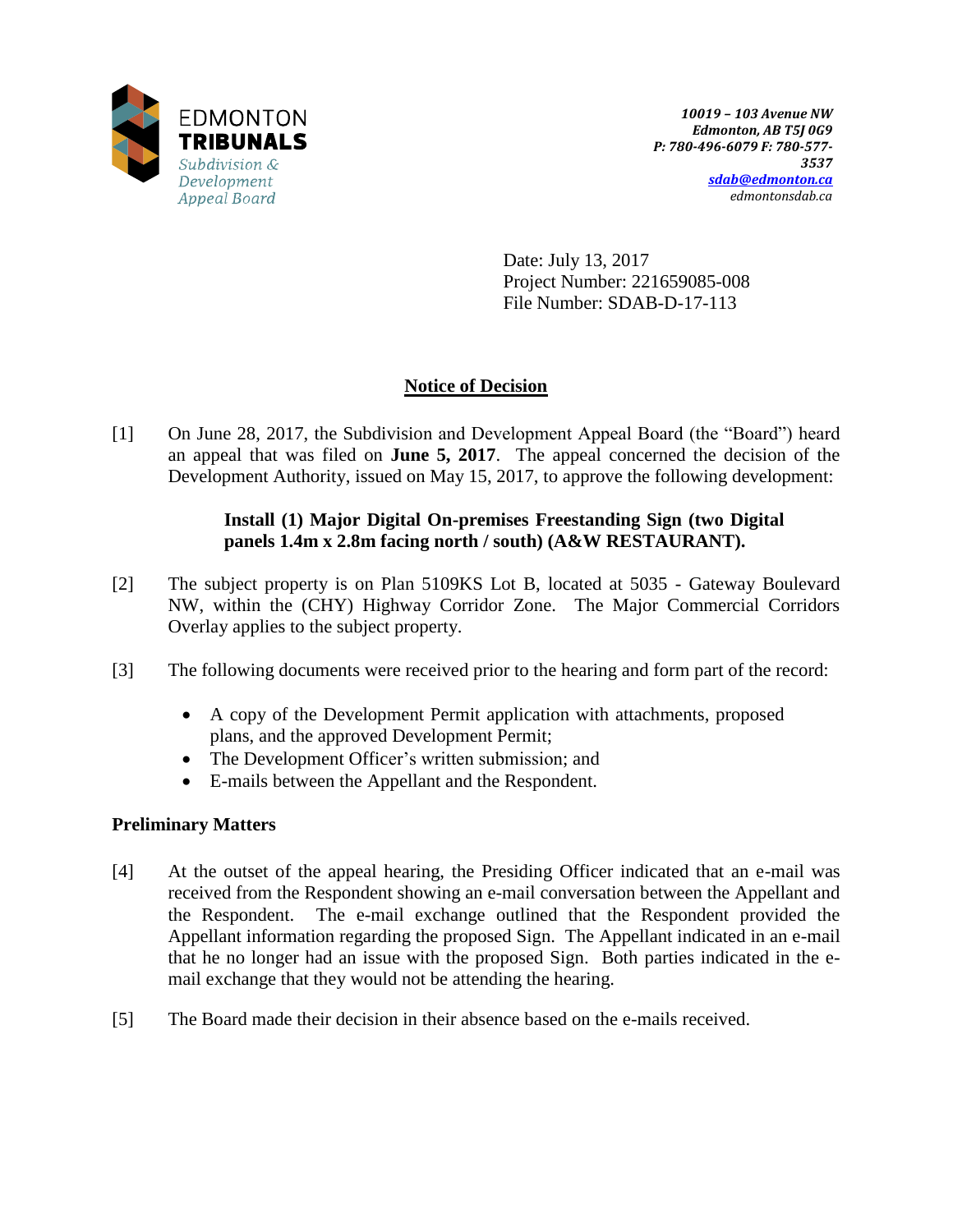### **Decision**

[6] The appeal is **DENIED** and the decision of the Development Authority is **CONFIRMED**. The development is **GRANTED** as approved by the Development Authority.

### **Reasons for Decision**

- [7] The concerns of the Appellant centered on the lack of information regarding height, location, and content to be displayed on the proposed Major Digital On-premises Freestanding Sign.
- [8] Prior to the hearing, the Board received a copy of the correspondence between the Appellant and the Respondent indicating that the information was provided to the Appellant who responded that he was not opposed as long the Sign followed the directives provided by the Respondent.
- [9] No letters were received in opposition to the proposed development and no one appeared in opposition at the hearing.
- [10] Accordingly, the appeal is dismissed.

Ms. K. Cherniawsky, Presiding Officer Subdivision and Development Appeal Board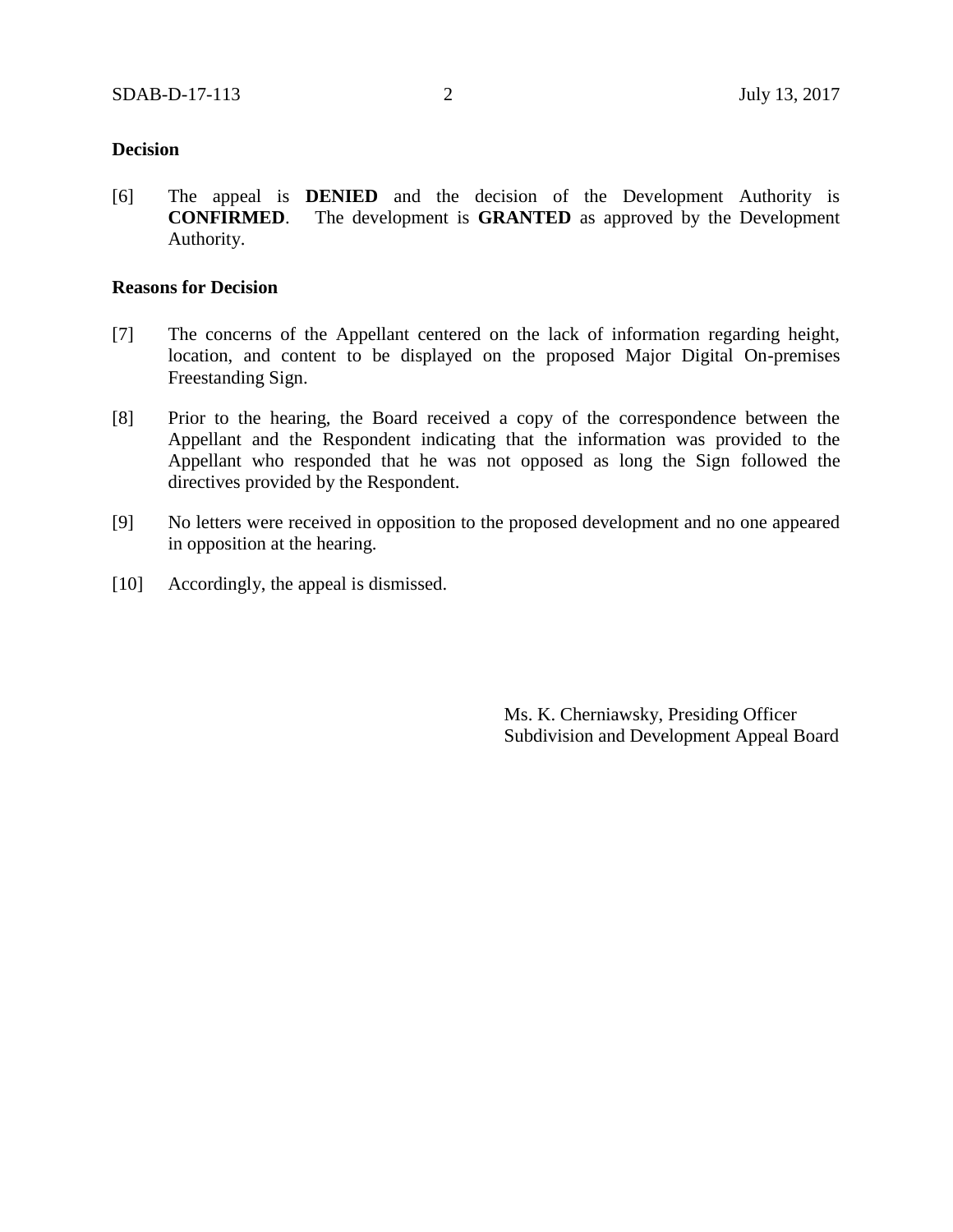## **Important Information for the Applicant/Appellant**

- 1. This is not a Building Permit. A Building Permit must be obtained separately from the Sustainable Development Department, located on the 2nd Floor, Edmonton Tower, 10111 – 104 Avenue NW, Edmonton, AB T5J 0J4.
- 2. Obtaining a Development Permit does not relieve you from complying with:
	- a) the requirements of the *Edmonton Zoning Bylaw*, insofar as those requirements have not been relaxed or varied by a decision of the Subdivision and Development Appeal Board,
	- b) the requirements of the *Alberta Safety Codes Act*,
	- c) the *Alberta Regulation 204/207 – Safety Codes Act – Permit Regulation*,
	- d) the requirements of any other appropriate federal, provincial or municipal legislation,
	- e) the conditions of any caveat, covenant, easement or other instrument affecting a building or land.
- 3. When an application for a Development Permit has been approved by the Subdivision and Development Appeal Board, it shall not be valid unless and until any conditions of approval, save those of a continuing nature, have been fulfilled.
- 4. A Development Permit will expire in accordance to the provisions of section 22 of the *Edmonton Zoning Bylaw, Bylaw 12800*, as amended.
- 5. This decision may be appealed to the Alberta Court of Appeal on a question of law or jurisdiction under section 688 of the *Municipal Government Act*, RSA 2000, c M-26. If the Subdivision and Development Appeal Board is served with notice of an application for leave to appeal its decision, such notice shall operate to suspend the Development Permit.
- 6. When a decision on a Development Permit application has been rendered by the Subdivision and Development Appeal Board, the enforcement of that decision is carried out by the Sustainable Development Department, located on the 2nd Floor, Edmonton Tower, 10111 – 104 Avenue NW, Edmonton, AB T5J 0J4.

*NOTE: The City of Edmonton does not conduct independent environmental checks of land within the City. If you are concerned about the stability of this property for any purpose, you should conduct your own tests and reviews. The City of Edmonton, when issuing a development permit, makes no representations and offers no warranties as to the suitability of the property for any purpose or as to the presence or absence of any environmental contaminants on the property.*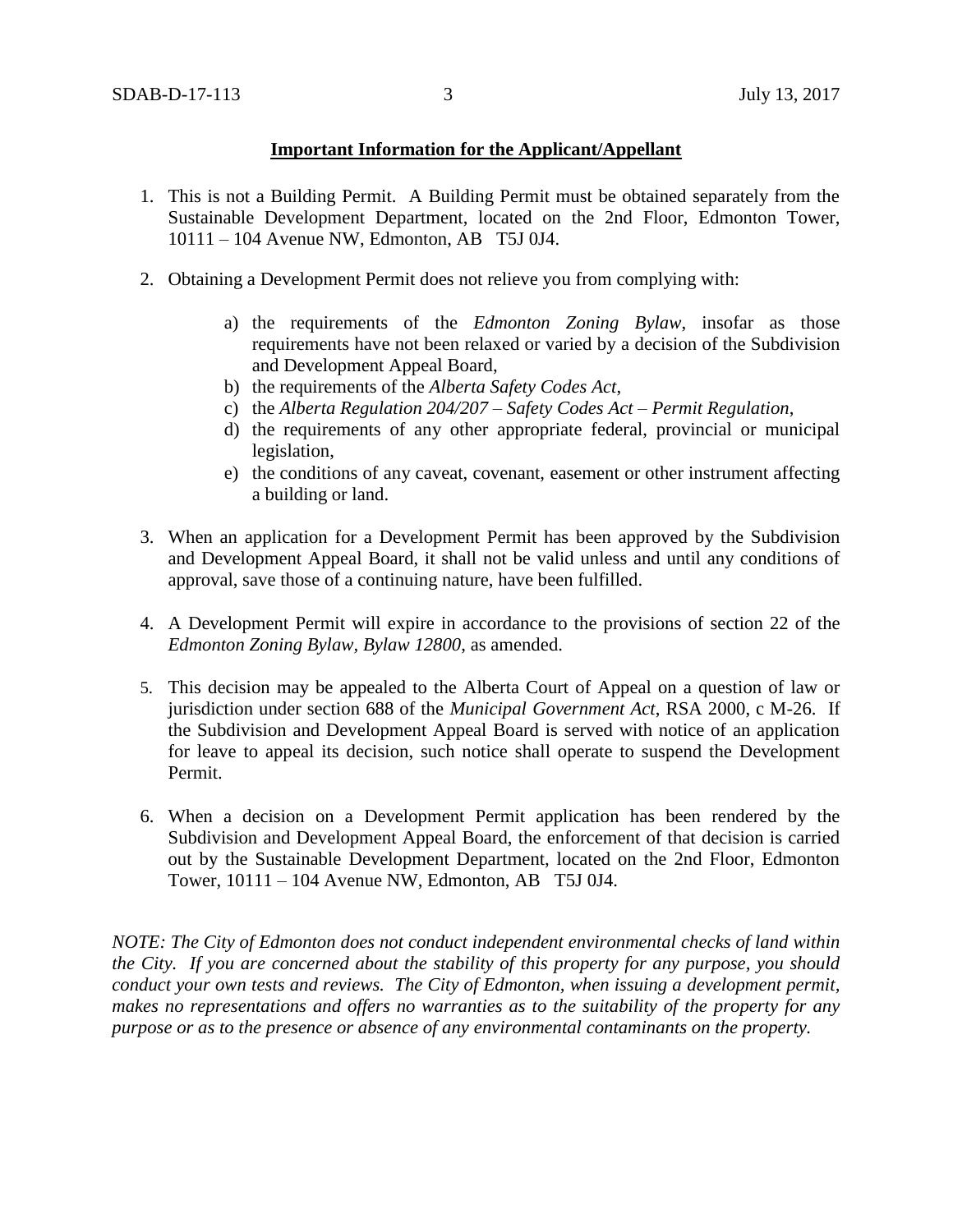

Date: July 13, 2017 Project Number: 223539053-012 File Number: SDAB-D-17-114

# **Notice of Decision**

[1] On June 28, 2017, the Subdivision and Development Appeal Board (the "Board") heard an appeal that was filed on **June 1, 2017**. The appeal concerned the decision of the Development Authority, issued on May 11, 2017, to approve the following development:

# **Construct a two-Storey Accessory Building (Garage Suite on second floor and Garage on main floor; 7.32m x 8.18m).**

- [2] The subject property is on Plan 2938HW Blk 10 Lot 32, located at 11615 73 Avenue NW, within the (RF1) Single Detached Residential Zone. The Mature Neighbourhood Overlay and the McKernan / Belgravia Station Area Redevelopment Plan apply to the subject property.
- [3] The following documents were received prior to the hearing and form part of the record:
	- A copy of the Development Permit application with attachments, proposed plans, and the approved Development Permit;
	- The Development Officer's written submission;
	- The Appellant's written submission; and
	- The Respondent's written submission.
- [4] The following exhibits were presented during the hearing and form part of the record:
	- Exhibits A-1 to A-7, submitted by the Respondent.

# **Preliminary Matters**

- [5] At the outset of the appeal hearing, the Presiding Officer confirmed with the parties in attendance that there was no opposition to the composition of the panel.
- [6] The Presiding Officer outlined how the hearing would be conducted, including the order of appearance of parties, and no opposition was noted.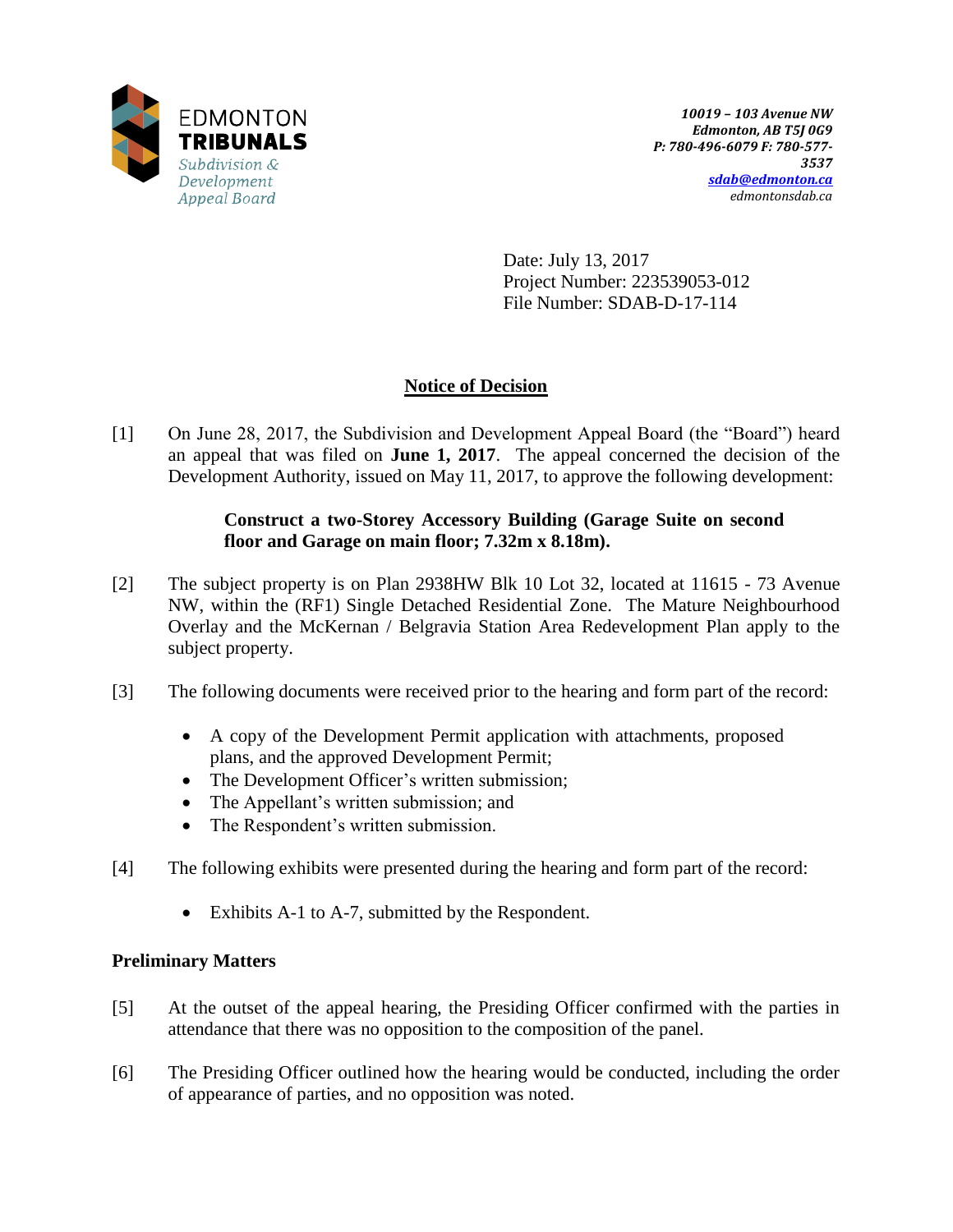- [7] The appeal was filed on time, in accordance with section 686 of the *Municipal Government Act* (the *"MGA"*), RSA 2000, c M-26.
- [8] The Presiding Officer indicated that the Board understood that the Appellant would be requesting a postponement of the hearing. The Presiding Officer directed the parties in attendance to speak only to the adjournment request.
	- *i) Position of the Appellant, Mr. C. Huculak, who was accompanied by Ms. A. Hensch*
- [9] Mr. Huculak would like to postpone the hearing to allow him more time to prepare. He has submitted a Freedom of Information and Protection of Privacy ("FOIP") request to receive information from the City concerning a previous house development on the subject site and he first saw the Development Officer's written submission just last Friday.
- [10] He contacted three Engineering firms outside of Edmonton to get a quote for a sun shadow impact study. However, the costs he was quoted were high and he would like to find a company that can do it at a lower cost.
- [11] He believes that a sun shadow impact study will provide him with information that will support his appeal.
- [12] The Presiding Officer outlined the Board's authority under the *MGA* and asked how a FOIP request concerning a previously approved development would help the Board with their decision as this appeal concerns the proposed garage suite only and not the house. The Board has no jurisdiction with respect to the house.
- [13] Mr. Huculak stated that he filed an appeal when the house was being built and after speaking to the property owner regarding the location of their proposed garage suite, he withdrew his appeal as he believed the proposed development would be located on the west side of the subject site.
- [14] The Presiding Officer reiterated that the Board cannot reopen the decision about the house, it can only deal with the proposed garage suite.
- [15] The Presiding Officer indicated that if there was an agreement with the Respondent, it is a private matter outside of the Board's authority.
- [16] Mr. Huculak stated that the community consultation conducted by the Respondent was inaccurate and reiterated that he was told the garage suite would be on the west portion of the subject site and not the east.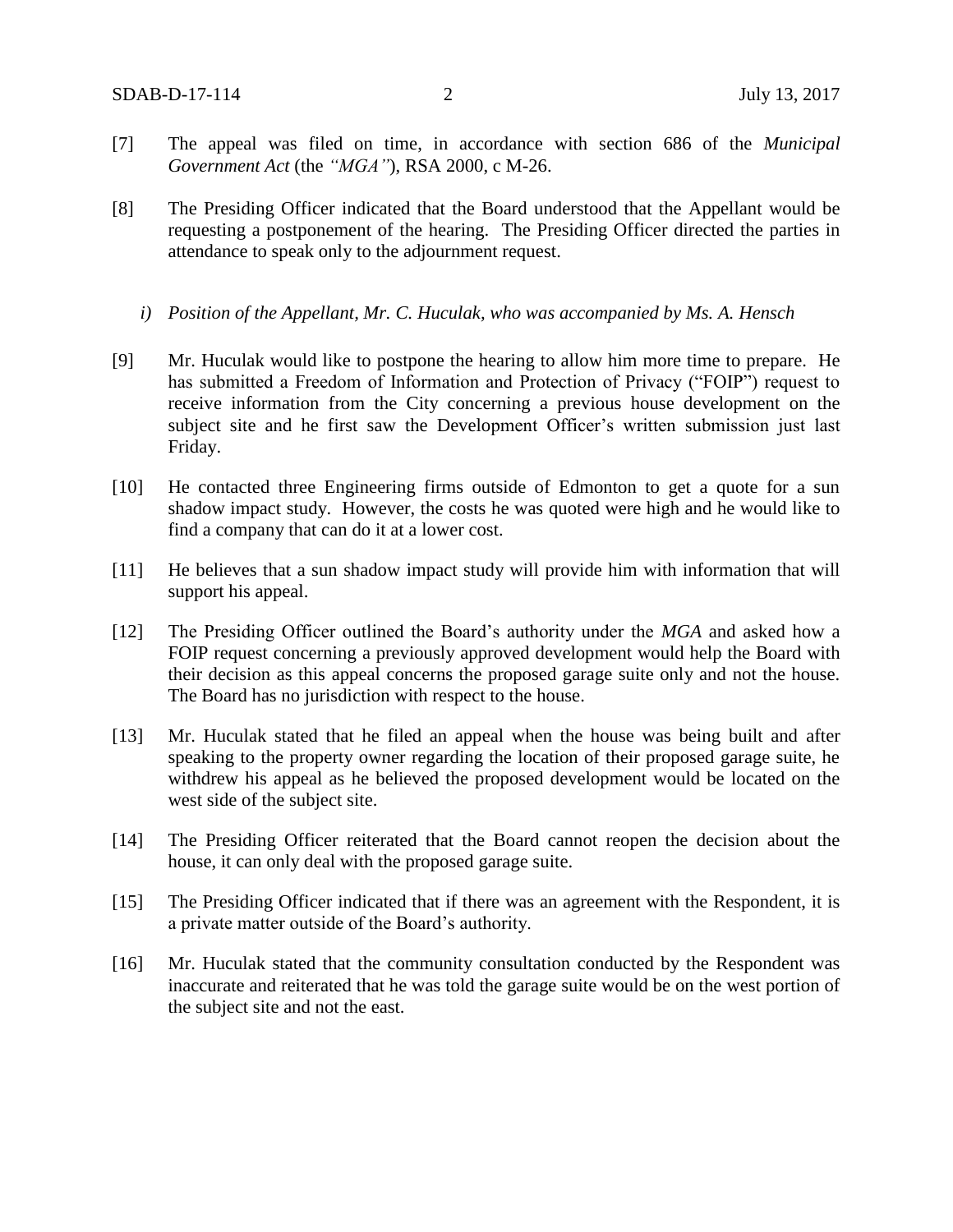- [17] The Presiding Officer indicated that the only requirement for community consultation that the Board was aware of was the one found in section 814.3(24) of the *Edmonton Zoning Bylaw* and it is only required when there is a variance in the Mature Neighbourhood Overlay. In this case there is no variance.
- [18] Mr. Huculak indicated that he does not dispute that, but he would like to get a sun shadow impact study done for the Board to review in any event.
- [19] The Presiding Officer indicated that a sun shadow impact study may not affect their decision and asked how he would be impacted by proceeding with the hearing without a sun shadow impact study. A member of the Board indicated that the proposed development has no variances.
- [20] Mr. Huculak stated that, in his opinion, the Board cannot determine if there is sun shadow impact without a study being done for review. In his view, the Board should look outside the development requirements to see if the sun shadow from the garage suite will affect his property.
- [21] He would not have withdrawn his appeal on the house if he knew there would be changes to the location of the garage suite.
- [22] It could take up to 30 days to get a sun shadow impact study done and he is requesting a 30-day postponement to allow him that time.
	- *ii) Position of the Development Officer, Mr. K. Yeung*
- [23] The Development Officer took no position on the issue of a postponement.
	- *iii) Position of the Respondent, Mr. B. Woolger, representing Baum and Woolger Homes, who was accompanied by the property owners, Mr. and Mrs. T. Yonge*
- [24] Mr. Woolger does not agree to the postponement request as the application process started a long time ago and they would like to start building as soon as possible.
- [25] The property owners indicated that they would be inconvenienced if the hearing were delayed and they were required to attend on another day. They wish to personally attend given the Appellant's allegations and they would like the hearing to be dealt today as they are teachers and will be away for the summer.
- [26] In response to a question by the Board, they confirmed that the first development permit application was only for the house.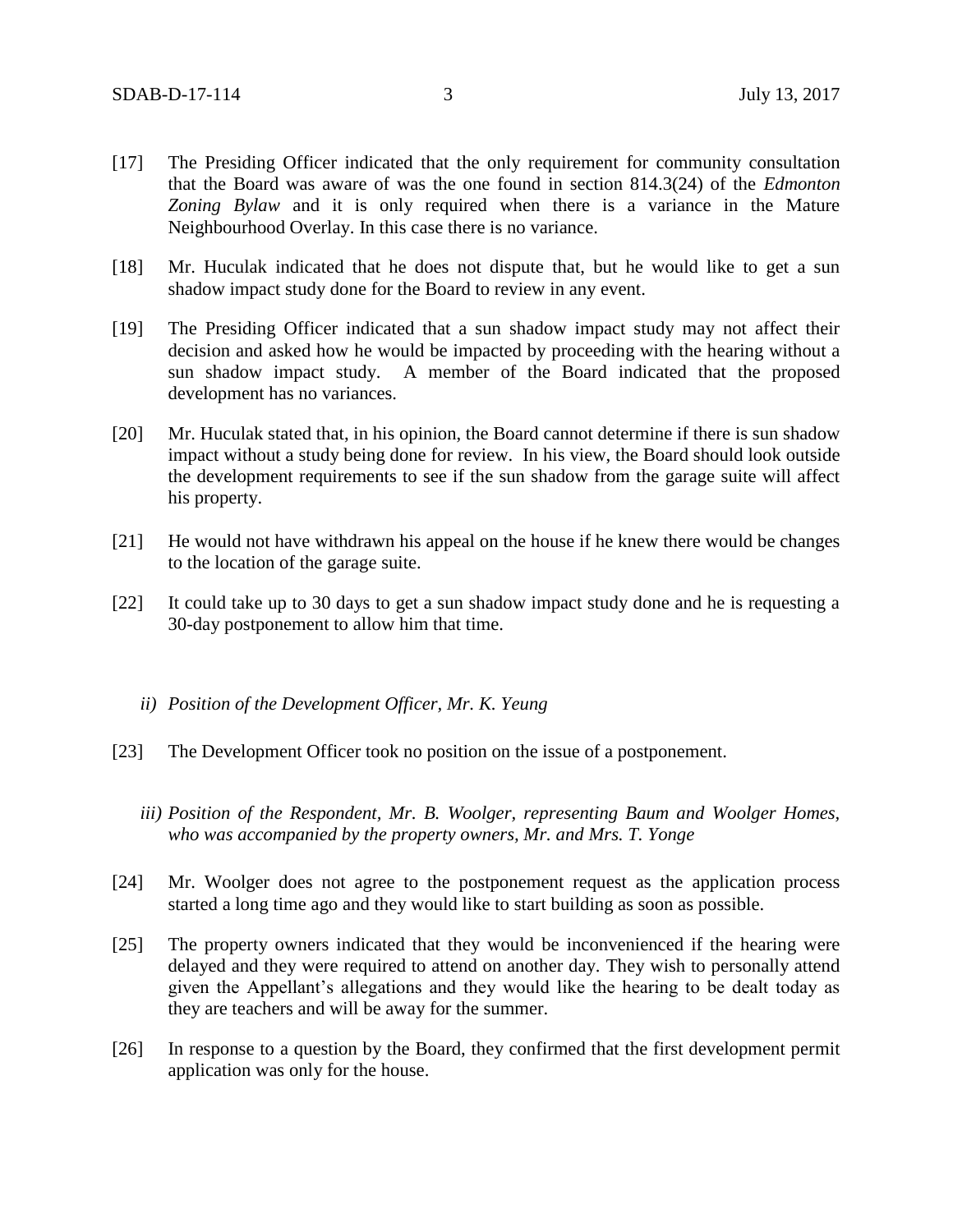- *iv) Rebuttal of the Appellant, Mr. C. Huculak*
- [27] Mr. Huculak stated that he will also be inconvenienced to come to the hearing on another day, but feels a 30-day postponement is not unreasonable.

#### **Decision on the Preliminary Matter**

- [28] The request for a postponement is **DENIED**.
- [29] After consideration of the parties' submissions and the respective impacts of a delay for both the Appellant and the Respondents, the Board finds that the interests of and potential prejudices to the parties favour proceeding with the matter.
- [30] The Appellant seeks an adjournment of this hearing for two reasons: to obtain information from the City concerning the 2016 approval of the principal residence; and, to obtain a sun shadow impact study at a more reasonable cost than he was previously quoted.
- [31] The Appellant agreed that the proposed development is a Discretionary Use and that it fully complies with all applicable development regulations.
- [32] The Board notes that the information which the Appellant seeks from the City concerns a development that was previously approved and is not under appeal before the Board.
- [33] The Board's authority is limited to planning matters, specifically to determining compliance with the applicable development regulations and suitability of the proposed Garage Suite at the subject Site. Any representations or agreements that may exist between the parties are private matters beyond the jurisdiction of the Board.
- [34] A sun shadow impact study is not required by the applicable statutory plans. However, it is an item that may be required, if warranted, at the discretion of the Development Officer. It was not ordered in this case.
- [35] Section 14.3(3) of the *Edmonton Zoning Bylaw* provides that any sun shadow impact study "shall be evaluated based on the difference in shadow between the allowable threedimensional building massing and the proposed three-dimensional building massing [...]". Sun shadow impact studies are comparative analyses. Given that all parties agree the proposed development is fully compliant with all applicable development regulations, the "allowable three dimensional building" and the "proposed three-dimensional building" are one in the same with regards to impact.
- [36] Given these circumstances, the Board finds no prejudice to the Appellant by proceeding.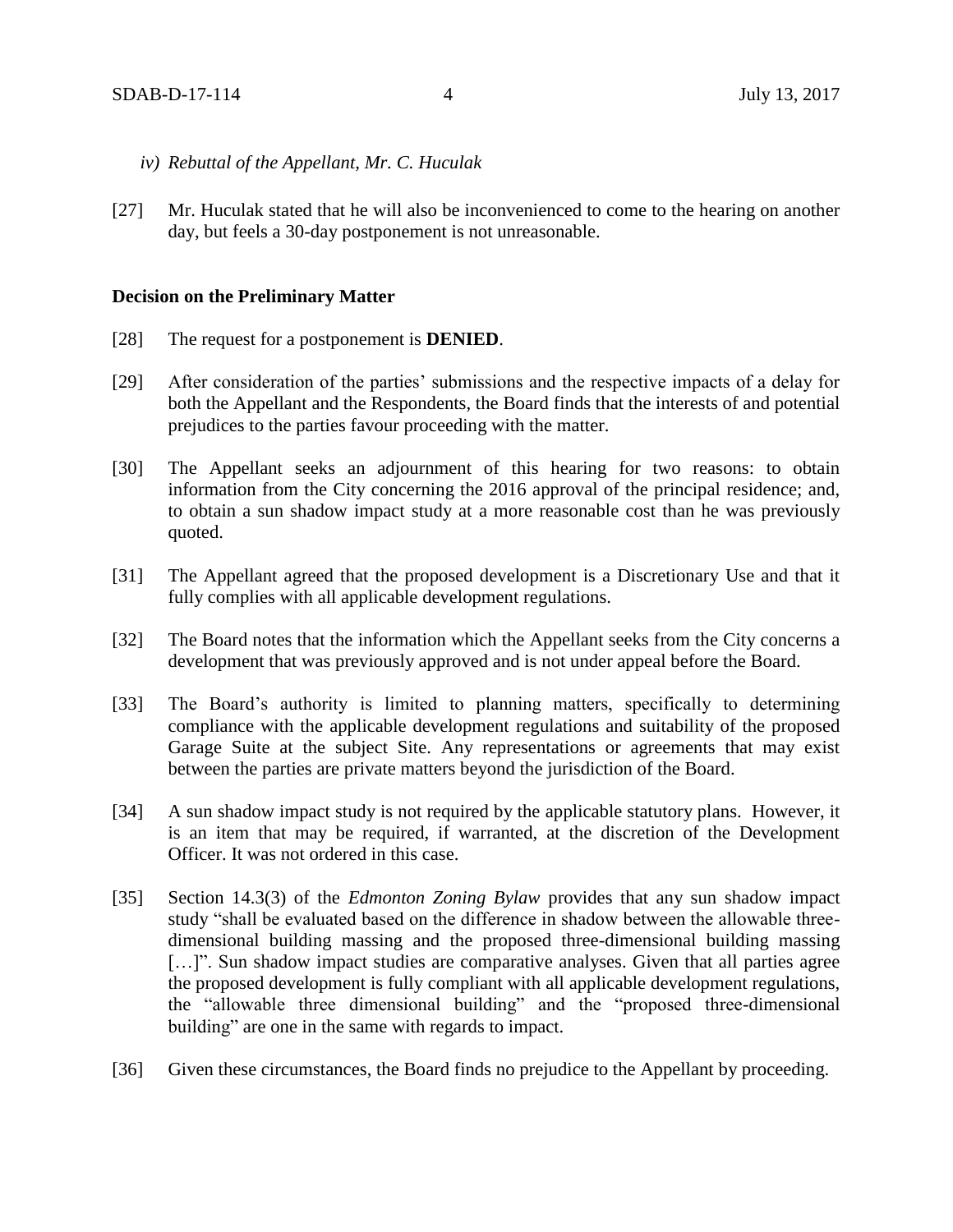- [37] On the other hand, the Respondents submitted that they would be prejudiced by the adjournment. They prepared for the scheduled date. They wish to attend in person given the grounds of appeal and will not be available in 30 days. They also state this has already been a lengthy process and any adjournment will delay the construction of a Garage Suite which all parties agree complies with the development regulations.
- [38] The applicable portions of the *Municipal Government Act* and the *Edmonton Zoning Bylaw* contemplate a scheme under which decisions are made in a timely manner. They impose relatively short time lines on decision makers including the Development Officer and the Board and on affected parties such as the Appellant. This scheme promptly advances certainty balancing the rights of property owners to deal with their own property against the interests of their neighbours, the prescribed timelines are in the interests of all parties.

### **Summary of Hearing (Continued)**

- *v) Position of the Appellant, Mr. C. Huculak*
- [39] Mr. Huculak was disappointed that the postponement request was denied. He felt he could better explain how the garage suite will affect his property with a sun shadow impact study.
- [40] There was a lack of community consultation. Community consultation requires the homeowner to speak with the neighbours so they understand how the development will impact them. Consultation only took place in October, 2016, it should also have occurred in May, 2017.
- [41] The sun will move from east to west throughout the day. The proposed garage suite will significantly reduce the amount of sun light on his property. There will be no direct sun on his property until 2:00 p.m.
- [42] Although the Development Officer's report stated that the footprint of the garage suite will not be different than the existing garage, the height of the garage suite is the issue. The garage suite is large and his property will feel closed in by having a large building on the east side of the property.
- [43] He recognizes that the garage suite is not contrary to the Mature Neighbourhood Overlay, nor to City policies for densification. However, increased densification in Belgravia has led to issues with an excess of traffic in the neighbourhood. This raises safety concerns. Although densification does not affect him, a garage suite next door to his property impacts the densification. The community was developed with single family dwellings and specific pockets of higher density.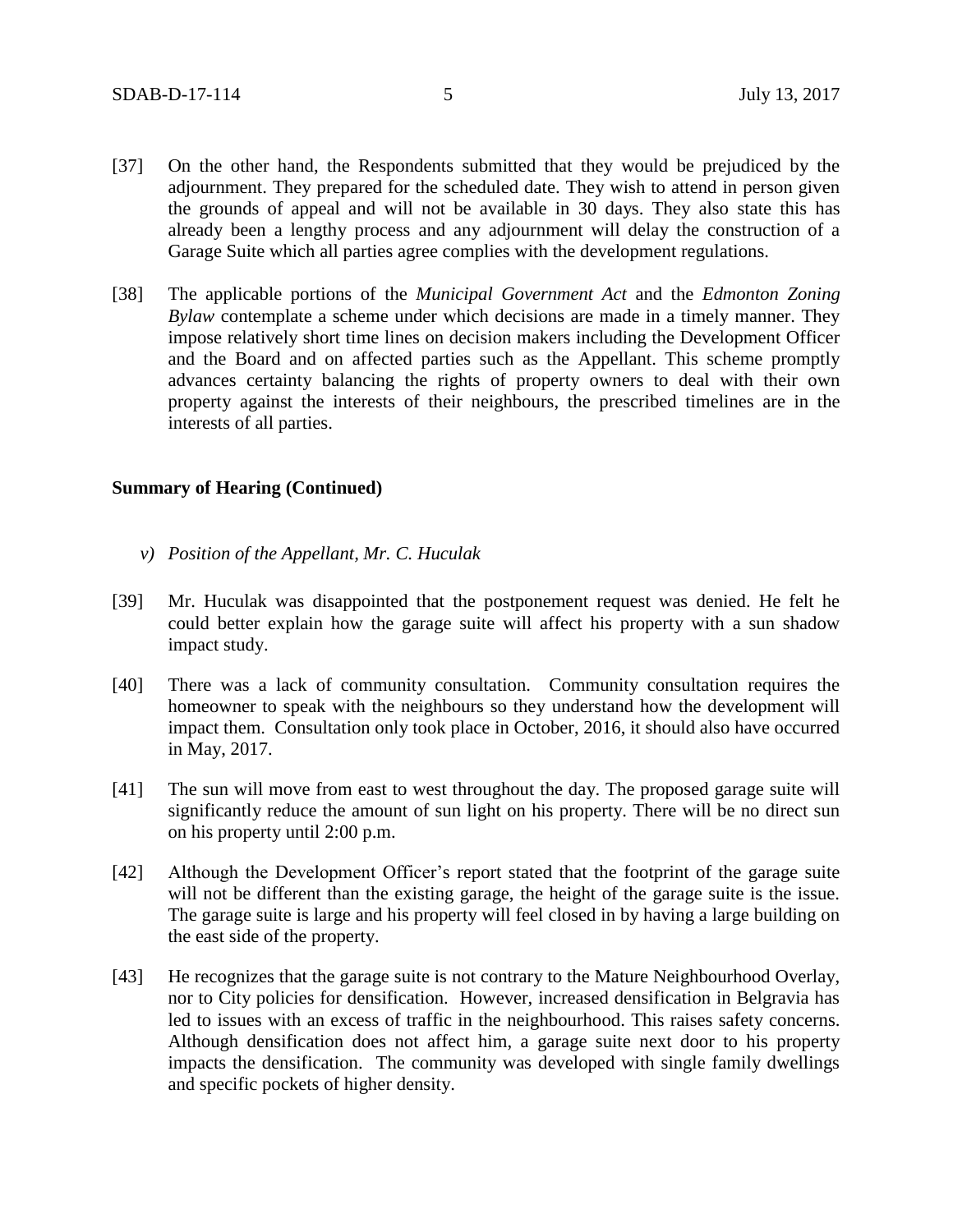- [44] Some neighbouring property owners informed him that they are concerned with the proposed garage suite, but they were not able to attend the hearing.
- [45] He is most troubled by the approval process in this case. The City has a planning and development process which considers how proposed developments will affect neighbouring property owners. This process was not followed and it did not consider how he was impacted.
- [46] Mr. and Mrs. Yonge have owned the property for ten years, their children are the same age as his, and they go to the same school. The Appellant does not want to create issues with the neighbours or their proposed development, but he wants to maximize the use and enjoyment of his own property.
- [47] In his opinion, the value of his property will decrease. However, as he does not intend to sell his property in the near future, the value of his property is a moot point to him.
- [48] In October and December of 2016 the neighbours did consult and they entered an agreement on a handshake and word of mouth which was not honoured. Based on this agreement, he removed his objection. If he had not removed his objection, the Respondents would not have been able to go ahead with the house.
- [49] In response to questions by the Board, he confirmed he has no issue with the proposed garage suite if it was moved to the west side of the property as agreed to with the Respondent.
- [50] He reiterated that the west side of his property will be shadowed by the proposed garage suite but has no concrete evidence without a sun shadow impact study. There was an existing double garage on the subject property and a similar footprint where the proposed garage was going to be; however, the proposed garage suite is twice as high.
- [51] He believes a variance was granted to the back and front setbacks for the house.
	- *vi) Position of the Development Officer, Mr. K. Yeung*
- [52] Mr. Yeung did not add to his submitted report and answered questions from the Board.
- [53] He approved the house plans and he approved the proposed garage suite. He was not aware of any agreement between the Appellant and the Respondent.
- [54] There was one variance granted to the house and that was for the front setback. It pushed the house forward on the lot. The house complied with the rear setback as is shown in the current site plan.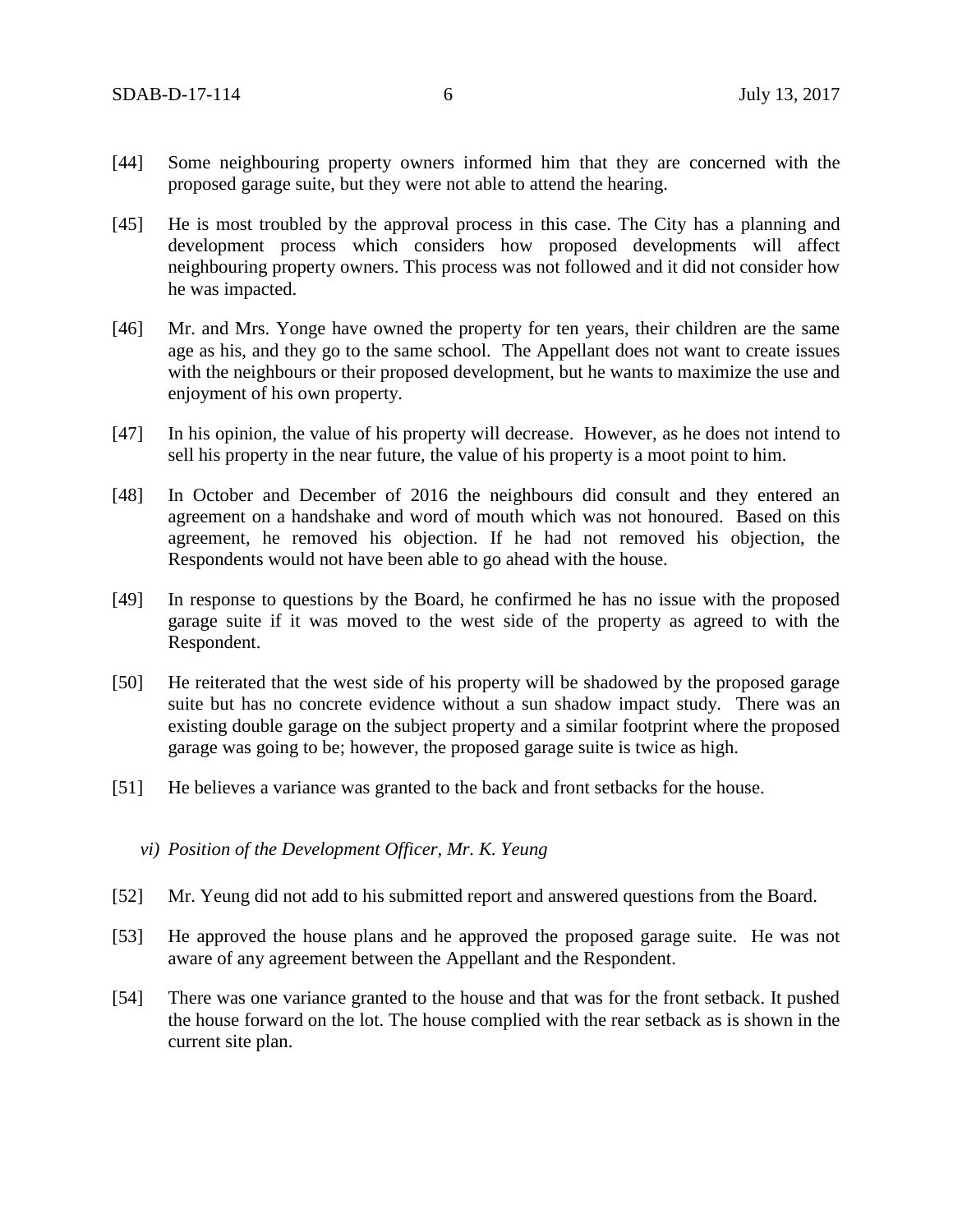- [55] The proposed garage suite meets all the requirements of the *Edmonton Zoning Bylaw* development regulations are an indicator of the compatibility of a Discretionary Use for a site.
- [56] There is a Public Utility Lot between the shared side lot line and garage suite. The east setback for the proposed garage suite varies from 1.91 to 2.21 metres. This exceeds the minimum required side setback of 1.2 metres. Property owners cannot build on the Public Utility Lot but it is included in the setback calculation.
- [57] Section 14.3 of the *Edmonton Zoning Bylaw* outlines the special information requirements for a sun shadow impact study. A sun shadow impact study is required by the City for higher density developments such as apartment buildings where the shadow impacts abutting lots. It is up to the discretion of the development officer to request a study where warranted, but here it is not required.
- [58] The section of the *Edmonton Zoning Bylaw* dealing with sun shadow impact studies is not specific to this proposed development. He could have requested a study but it is not required for a low density development that would include a garage suite. To his knowledge, sun shadow impact studies are not routinely requested for garage suites.
- [59] Also, sun shadow impact studies are not required if a development is fully compliant with the development regulations. He reiterated that the proposed development complies with all the development regulations of the *Edmonton Zoning Bylaw* and a sun shadow impact study is not required because there is nothing to compare as the garage suite is both the proposed building and an allowable building.
	- *vii) Position of the Respondent, Mr. B. Woolger, representing Baum and Woolger Homes, who was accompanied by the property owners, Mr. and Mrs. T. Yonge*
- [60] Mr. Woolger believes that they did everything they were supposed to do during the application process for the garage suite.
- [61] They did not need to do a community consultation, but they conducted one in good faith anyway.
- [62] When their garage suite approval was appealed, they talked to 13 neighbours: nine neighbours had no issues; one property was not occupied; one neighbour was indifferent, one neighbour saw both the positive and negative aspects of the proposed development, but had no objection: and, one neighbour was not in favour of the proposed development.
- [63] They noted that the Board has received no proof that increased density in the McKernan / Belgravia neighbourhood affects its roadways.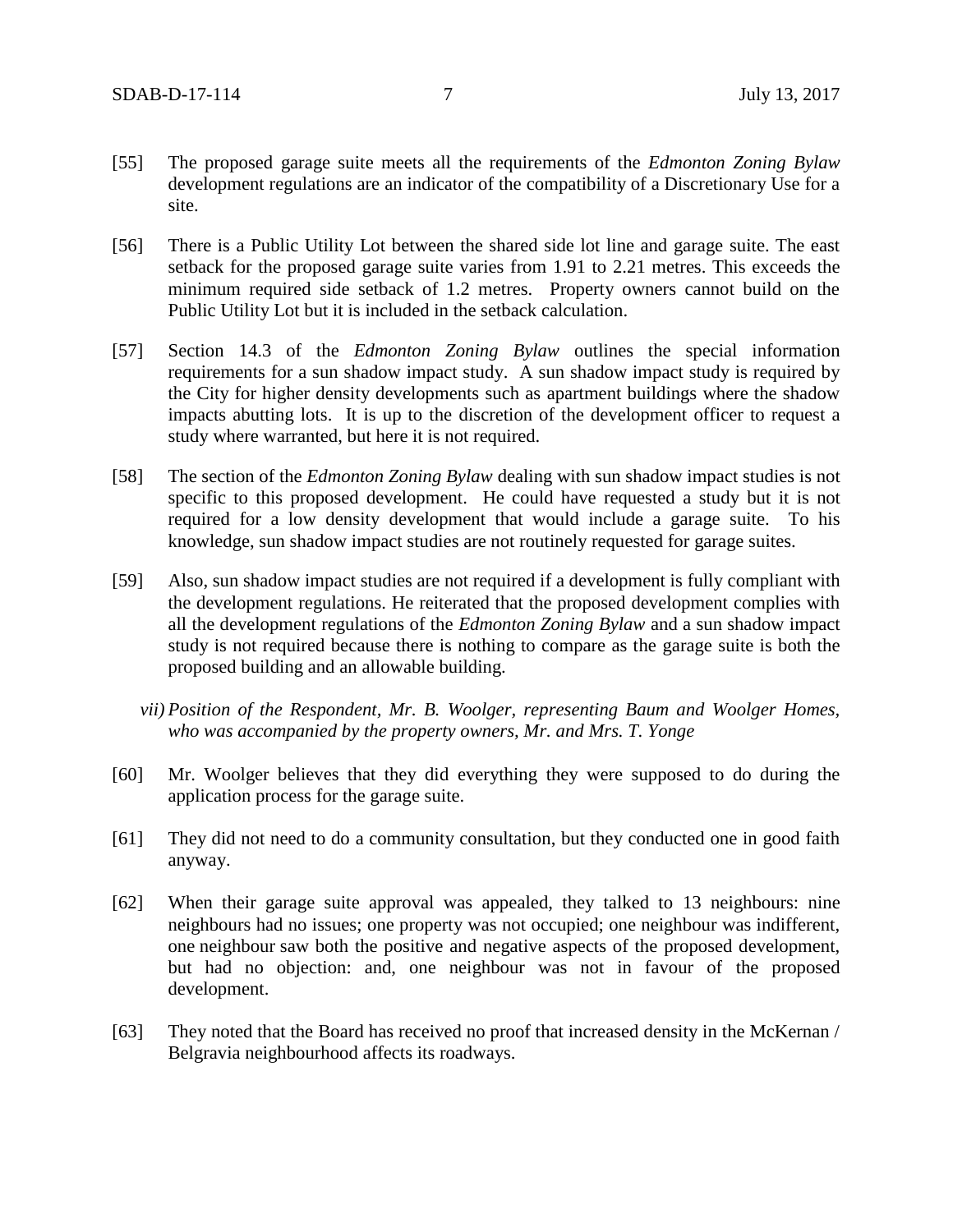- [64] The garage suite meets all of the policies of the McKernan / Belgravia Station Area Redevelopment Plan (the "ARP"), and all of the regulations of the Mature Neighbourhood Overlay and the RF1 Single Detached Residential Zone.
- [65] Mr. Woolger referenced figure 15 and the definition of *Small Scale Infill* from the ARP, (*Exhibit A1* and *A2*), to show that the subject site supports small scale infill which includes garage suites.
- [66] This garage suite could be used by the property owners' children when they are older; for a short term rental; or occupied by students or seniors (including their mother who is a long time resident of the area).
- [67] Garage suites are specifically contemplated in other sections of the ARP, particularly under *Neighbourhood Infill 4.4.6*, policy 5, (*Exhibit A3*) and *Affordable Housing* 4.4.14, policy 5, (*Exhibit A4*).
- [68] Their plans changed over time. They submitted the original garage plan in 2016. It had a two-tier deck and a yoga studio (*Exhibit A5*). They were told by the City that it would be taxed the same as a garage suite so they decided investing in a garage suite was the better option for their family.
- [69] They have tried to be as forthcoming and open as possible with their neighbours. He talked to the Appellant and he suggested that moving the garage suite to the west side was a good idea. However, once their old house was demolished they had a better understanding of their layout and determined having it on the east side was better for their yard. Sun shadowing was never mentioned by the Appellant, only that he did not like densification.
- [70] Three other houses on the block needed front setback variances due to the block face. The Appellant never had an issue with the front setback of the house; the concern was about the garage.
- [71] They started in March, 2017 with the garage suite application that is before the Board. There was never an agreement with the Appellant; it was their choice to position the garage suite on the east portion of their lot.
- [72] They looked for evidence with respect to property values decreasing with a garage suite and they could not find anything. Page 6 of their documentation shows new infill actually helps neighbourhoods like Belgravia.
- [73] Currently there is a birch tree and 4 large pine trees in their yard. The trees are very tall and already provide natural shade in the Appellant's yard. In their opinion, the situation will not be much different with their garage suite.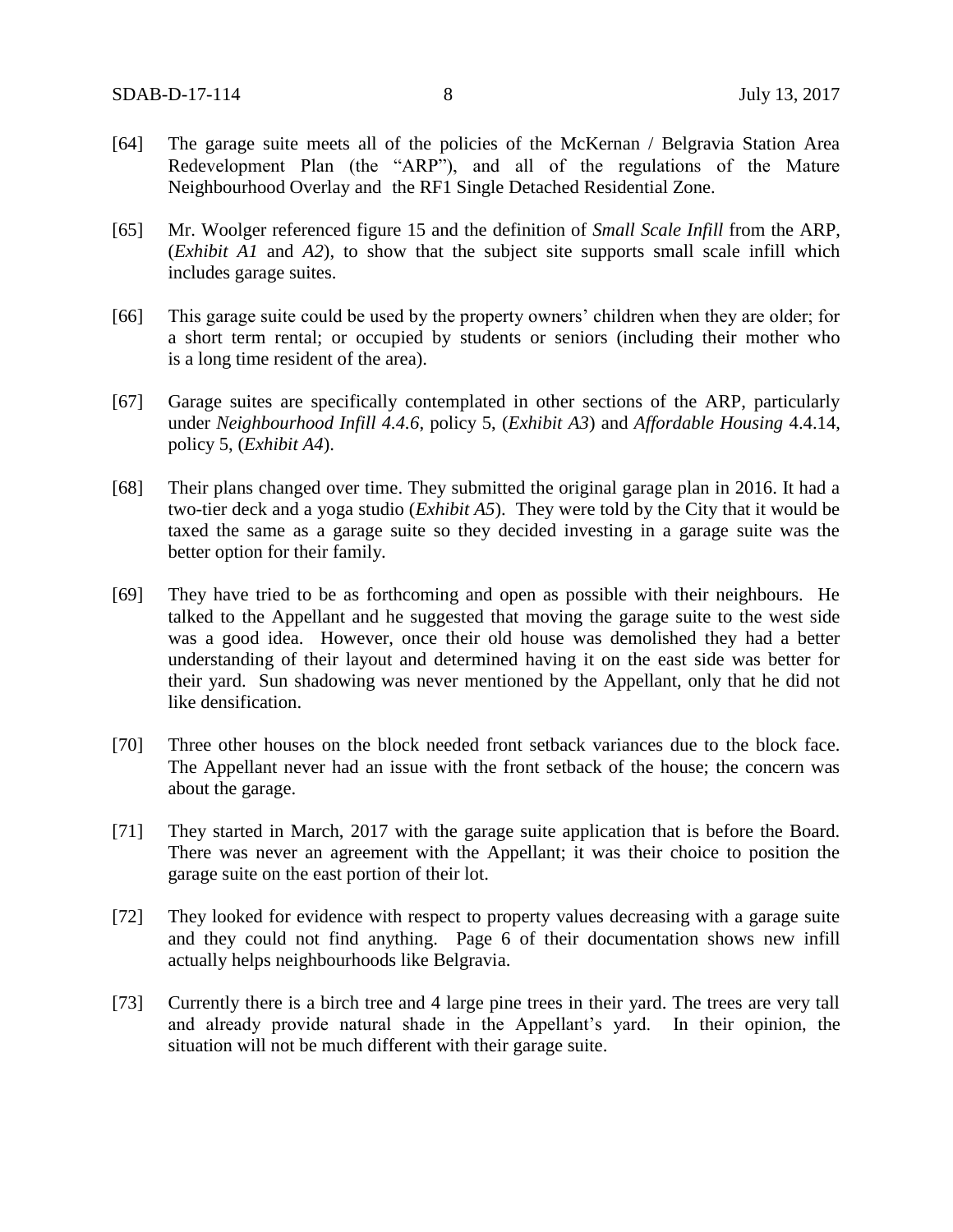- [74] They reiterated that they are not trying to negatively impact the Appellant's family. They are just doing what they are allowed to do on their own property and what is best for their family.
- [75] Page 11 of their documentation shows photographs of other garage suites in the area. Although he does not know if all of them have permits. Garage suites are a growing trend in Belgravia.
- [76] There is a school and field across the street, and plenty of parking on-site and on the street.
- [77] Mr. Woolger provided the following with respect to questions from the Board:
	- a. There is a garage suite located two houses to the west of the subject site and a garage suite to the east that is located just outside the Subdivision and Development Appeal Board (the "SDAB")-notification map.
	- b. There is a non-suite two-storey garage to the southwest just outside the notification radius and there are other one-storey garages with roof patios.
	- c. During the consultation, they showed the proposed stamped approved plans to all the neighbours and confirmed the plans showed the garage suite on the east side of their property.

#### *viii) Rebuttal of the Appellant, Mr. C. Huculak*

- [78] Mr. Huculak reiterated that he would like to receive information from the FOIP request that will show the timelines of the e-mails between the Development Officer and the Respondent concerning the house approval. He is asking the Board not to make a decision today, but rather to reserve their decision and take additional time to review the information in more detail.
- [79] He spoke to the Development Officer and the Respondent about moving the garage. He thought it was going to be for a mother-in-law suite in the future. He is concerned that the garage suite will be used as a rental property in the future.
- [80] In his opinion, the Development Officer should have requested a sun shadow impact study to be done as the Development Officer was aware of his concerns.
- [81] He agrees that the proposed development meets all the regulations of the *Edmonton Zoning Bylaw* and fits in with the ARP. However, the proposed development will negatively impact the use, value, and enjoyment of his property.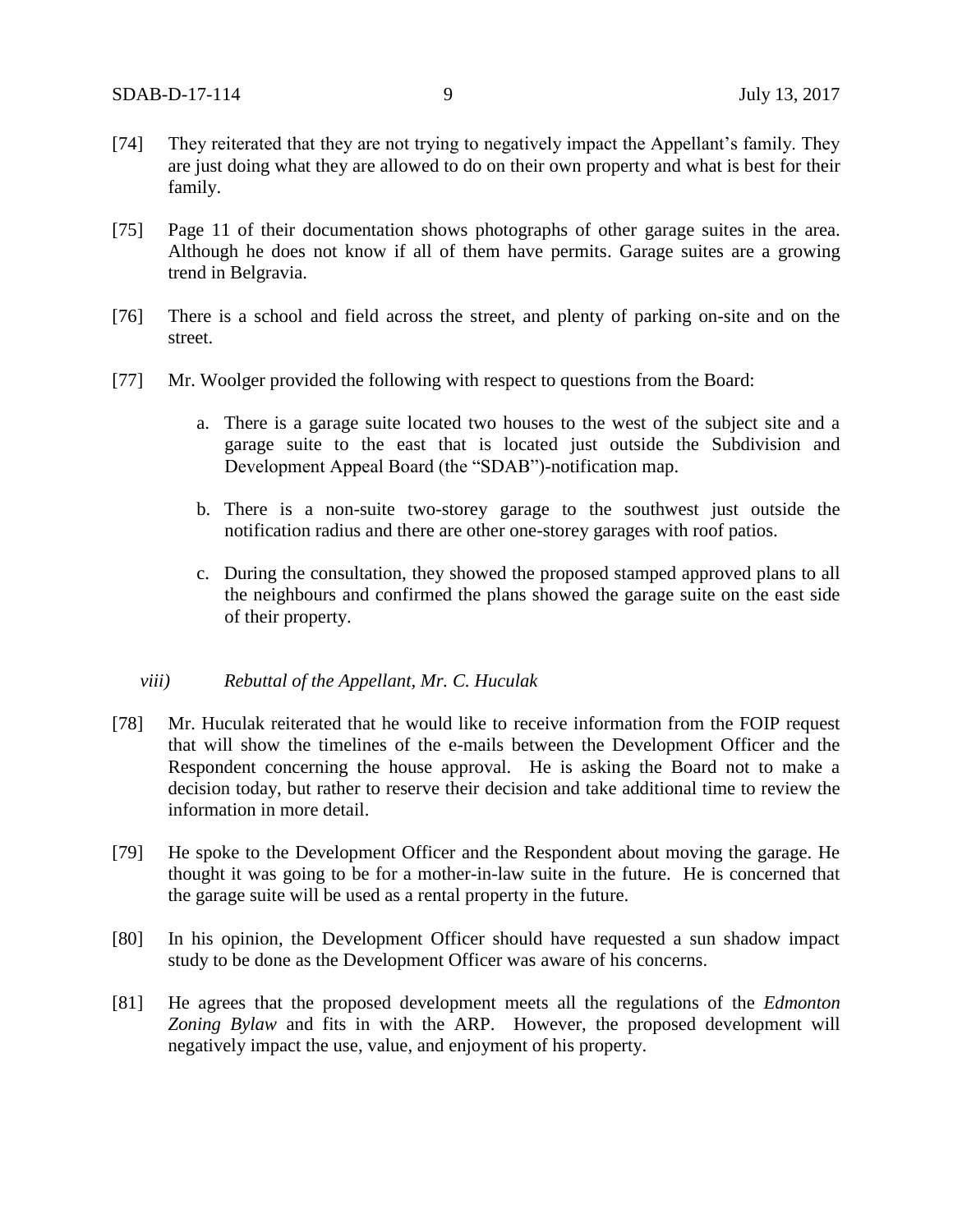- [82] The City's Municipal Development Plan, "The Way We Grow" aims to bring families into the mature neighbourhoods. In his opinion, garage suites do not do that as there is no room for children to play if there are large buildings in the rear yards. This does not fulfill the City's desire to bring families in the neighbours when more people are occupying the property.
- [83] He reiterated that he is asking the Board to reserve their decision to take time to fully review the documents and correspondence relating to the timelines. He would like to appeal and to have the benefit of testimony under oath before the courts in this matter.
- [84] The Presiding Officer stated that under the SDAB Bylaw, the Board is required to provide all parties with a verbal decision on the day of the hearing, but that the final written decision is issued in 15 days after the hearing and that written decision is appealable to the Court of Appeal. The Presiding Officer also noted that in the normal course of an appeal, the record of proceeding is provided to the Court of Appeal and that it does not receive testimony under Oath from the parties.

#### **Decision**

[85] The appeal is **DENIED** and the decision of the Development Authority is **CONFIRMED**. The development is **GRANTED** as approved by the Development Authority.

### **Reasons for Decision**

- [86] A Garage Suite is a Discretionary Use in the (RF1) Single Detached Residential Zone.
- [87] All parties agreed that the Garage Suite is fully compliant with all applicable development regulations in the *Edmonton Zoning Bylaw* (the *"Bylaw"*) including: the underlying Zone (RF1 Single Detached Residential Zone), the Mature Neighbourhood Overlay and the Special Land Use Provisions specific to Garage Suites under section 87.
- [88] As the proposed development is a Discretionary Use requiring no variances, the Board must determine whether or not it is reasonably compatible with surrounding properties and whether or not there is a valid planning reason to deny it.
- [89] The Board finds that the proposed development is reasonably compatible with surrounding properties for following reasons:
	- 1. It is a fully compliant, Discretionary Use. As the Development Officer noted, full compliance with development regulations applicable to the subject Site and to Garage Suites in particular is one indicator of compatibility.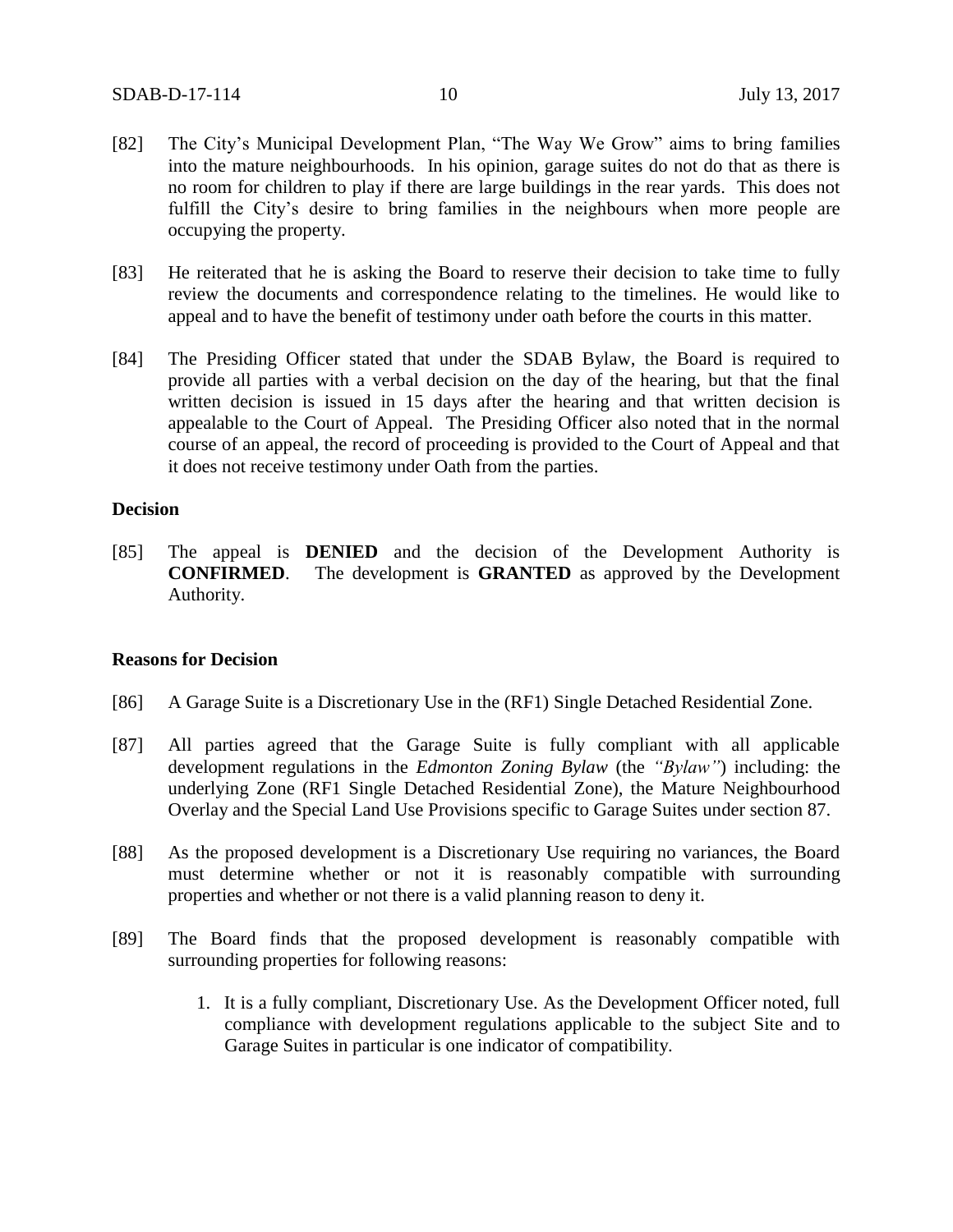- 2. The proposed Garage Suite is also consistent with the goal of the Municipal Development Plan, "The Way We Grow" to increase densification of older areas.
- 3. Per section 687(3)(a.1) of the *Municipal Government Act* (the *"MGA"*) the Board must comply with applicable statutory plans. All parties agreed that a Garage Suite at the subject Site is consistent with the McKernan / Belgravia Station Area Redevelopment Plan (the "ARP"). This particular lot has been explicitly identified in the ARP as suitable for Garage Suites.
- 4. The voluntary community consultation undertaken by the Respondents revealed broad support, which further demonstrates compatibility with surrounding properties. The location for the Garage Suite proposed in the approved plans was shown to 13 neighbouring properties and all of the adjacent and therefore most affected, save the Appellant, were in support.
- 5. The Respondent's pictorial evidence and oral submissions show that Garage Suites and two-Storey Garages are common in this area and there are two in very close proximity to the subject Site.
- [90] The Appellant opposed the Garage Suite based on three concerns:
	- *i)* a lack of community consultation,
	- *ii*) the sun shadowing on his yard will cause a severe impact on the enjoyment of his property, will negatively affect property values, and
	- *iii*) he believed he had an agreement with the Respondents that the Garage Suite would be located on the southwest corner of the lot, not the southeast corner and based on this agreement he withdrew his appeal on an earlier, separate Development Permit application for the principal residence, which required a variance to the Front Setback.
- [91] As the proposed development requires no variances to the Mature Neighbourhood Overlay, the Board finds that there is no legal requirement for community consultation.
- [92] Absent a legal requirement, the lack of community consultation is not a planning reason to deny this application.
- [93] In any event, the Board notes that the Respondent undertook a voluntary community consultation with the most directly impacted neighbours in June, 2017. The results of the consultation were generally positive.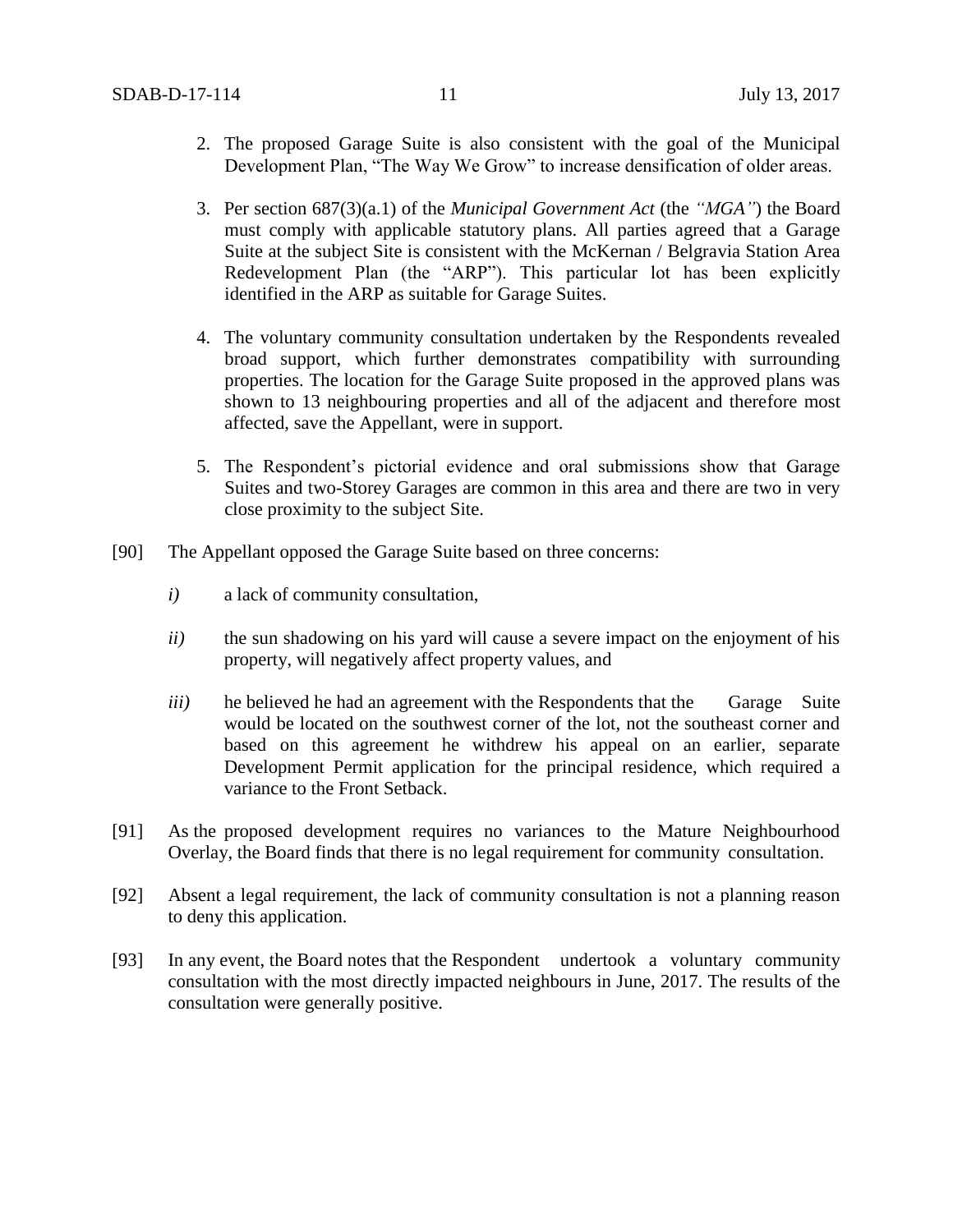- [94] The Appellant opined that the Garage Suite would reduce the value of his property. The Respondent's held the opposite belief. Neither party provided evidence to substantiate their conflicting opinions. During the hearing, the Appellant acknowledged that his main concern was not the monetary value as he intends to remain in his home.
- [95] Given the parties' conflicting opinions and lack of evidence, the Board finds change in property value is not a planning reason to deny this application.
- [96] During the hearing, the Appellant emphasized that his main concern was ensuring the full use and enjoyment of his property and that he would suffer from significantly increased sun shadowing given the two-Storey Garage Suite was moved from the west to the east portion of the subject Site. He felt a sun shadow impact study would prove this.
- [97] Section 14.3 of the *Bylaw*, governs sun shadow impact studies. They are not mandatory, but may be ordered where warranted at the discretion of the Development Officer for any type of development including Garage Suites.
- [98] Section 14.3(3) of the *Bylaw* states:

The shadow impact **shall be evaluated based on the difference in shadow between the allowable three-dimensional building massing and the proposed three-dimensional building massing**, during the March equinox. The Development Officer may require changes to the proposed development, may refuse to grant a variance, or approve a Class B Discretionary Development based on that information. [Emphasis added]

- [99] The proposed development is below the maximum allowable Height and it exceeds the minimum Side Setback required from the Side Lot Line shared with the Appellant. In these circumstances an allowable three dimensional building could be both taller and closer to the Appellant's property thereby creating a greater shadowing impact that the proposed development. In other words, there can be no adverse difference given the current development regulations.
- [100] The Board finds that sun shadowing due to a fully compliant building is not a valid planning reason to deny the proposed development.
- [101] The Appellant submitted that he believed he had a "handshake agreement" in 2016 with the Respondent to the effect that if he withdrew his appeal on the approved House which required a variance to the Front Setback, then the proposed Garage Suite would be located on the west side of the subject Site. The Appellant stated he was surprised by the location of the approved Garage Suite.
- [102] The Respondent agreed there was discussion, but deny that there was an agreement. They pointed out that their proposal falls within the allowable parameters. The Development Officer indicated he has no information about such an agreement.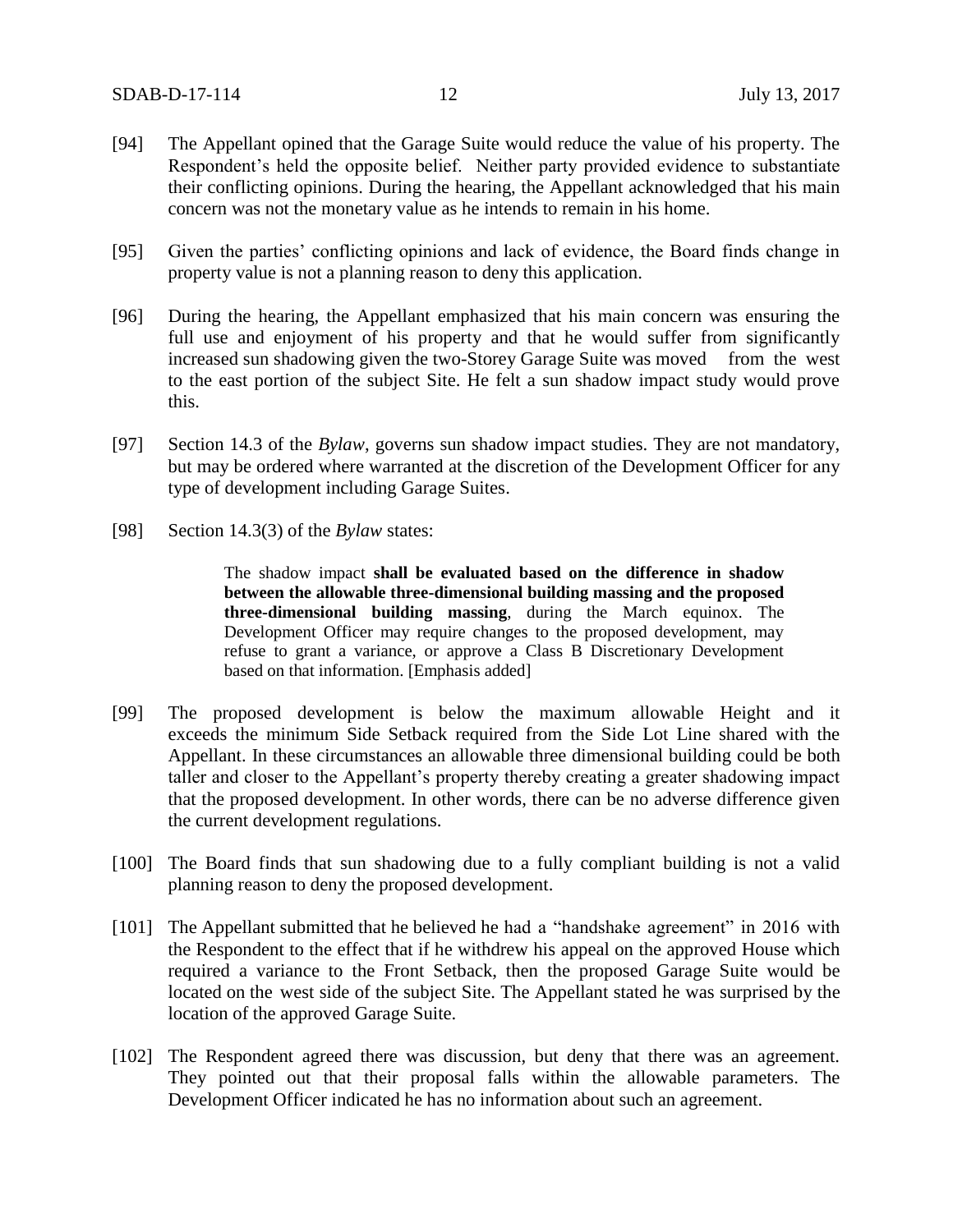- [103] The principal residence was approved in 2016 and was not appealed within the required statutory appeal period. The decision to approve the Development Permit Application for a Garage Suite, approved with conditions and made on May 11, 2017 is the sole matter before the Board.
- [104] Further, any verbal agreement between the parties or any potential misrepresentation from the City concerning approval of the House in return for limiting the location of the Garage Suite is a private matter similar to a restrictive covenant. Such matters are outside of the Board's purview, they are not a relevant consideration in this appeal and the Board makes no determinations about their existence or content.
- [105] Accordingly, any private agreement or misrepresentation as alleged by the Appellant is not a valid planning reason to deny the application for a Development Permit for the proposed Garage Suite.
- [106] For the above reasons, the Board finds that there are no valid planning reasons to deny this fully compliant Discretionary Use and the appeal is dismissed.

Ms. K. Cherniawsky, Presiding Officer Subdivision and Development Appeal Board